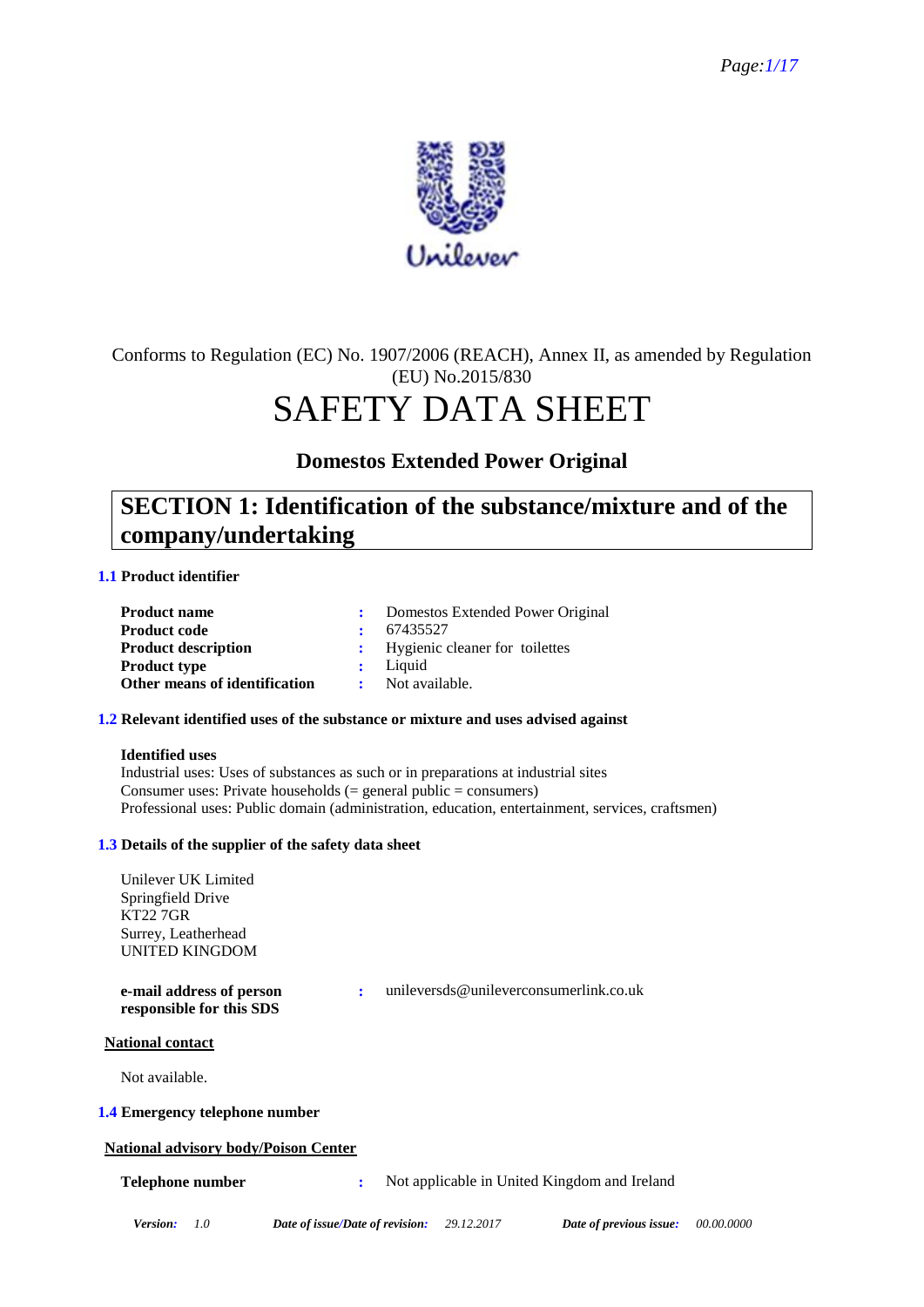### **Supplier**

| Telephone number               |                | 0800 776646/Eire 1850 388 399 |
|--------------------------------|----------------|-------------------------------|
| <b>Hours of operation</b>      | $\mathbf{r}$ . |                               |
| <b>Information limitations</b> |                | : Not available.              |

### **SECTION 2: Hazards identification**

#### **2.1 Classification of the substance or mixture**

**Product definition :** Mixture

#### **Classification according to Regulation (EC) No. 1272/2008 [CLP/GHS]**

Met. Corr. 1 H290 Skin Corr./Irrit. 1 H314 Aquatic Acute 1 H400

The product is classified as hazardous according to Regulation (EC) 1272/2008 as amended.

| Ingredients of unknown toxicity              | ÷ | Percentage of the mixture consisting of ingredient(s) of unknown<br>toxicity: $0\%$                         |
|----------------------------------------------|---|-------------------------------------------------------------------------------------------------------------|
| <b>Ingredients of unknown</b><br>ecotoxicity |   | Percentage of the mixture consisting of ingredient(s) of unknown<br>hazards to the aquatic environment: 0 % |
| <b>Physical/chemical hazards</b>             |   | Not applicable.                                                                                             |
| Human health hazards                         | ÷ | Not applicable.                                                                                             |
| <b>Environmental hazards</b>                 | ÷ | Not applicable.                                                                                             |

See Section 16 for the full text of the R phrases or H statements declared above. See Section 11 for more detailed information on health effects and symptoms.

#### **2.2 Label elements**

| <b>Hazard pictograms</b>        |                                                                          |            |
|---------------------------------|--------------------------------------------------------------------------|------------|
| Signal word                     | Danger<br>÷                                                              |            |
| <b>Hazard statements</b>        | May be corrosive to metals.<br>Causes severe skin burns and eye damage.  |            |
|                                 | Very toxic to aquatic life.                                              |            |
| <b>Precautionary statements</b> |                                                                          |            |
| <b>General</b>                  | P102 Keep out of reach of children.<br>÷                                 |            |
| <b>Prevention</b>               | P234 Keep only in original packaging.<br>$\ddot{\cdot}$                  |            |
|                                 | P273 Avoid release to the environment.                                   |            |
|                                 | P280 Wear protective gloves.                                             |            |
|                                 | P280 Wear eye/face protection.                                           |            |
|                                 | P280 Wear protective clothing.                                           |            |
| <b>Response</b>                 | P303 IF ON SKIN (or hair):<br>$\ddot{\phantom{a}}$                       |            |
|                                 | P361 Remove/Take off immediately all contaminated clothing.              |            |
|                                 | P353 Rinse skin with water [or shower].                                  |            |
|                                 | P305 IF IN EYES:                                                         |            |
|                                 | P351 Rinse cautiously with water for several minutes.                    |            |
| Version:<br>1.0                 | 29.12.2017<br>Date of issue/Date of revision:<br>Date of previous issue: | 00.00.0000 |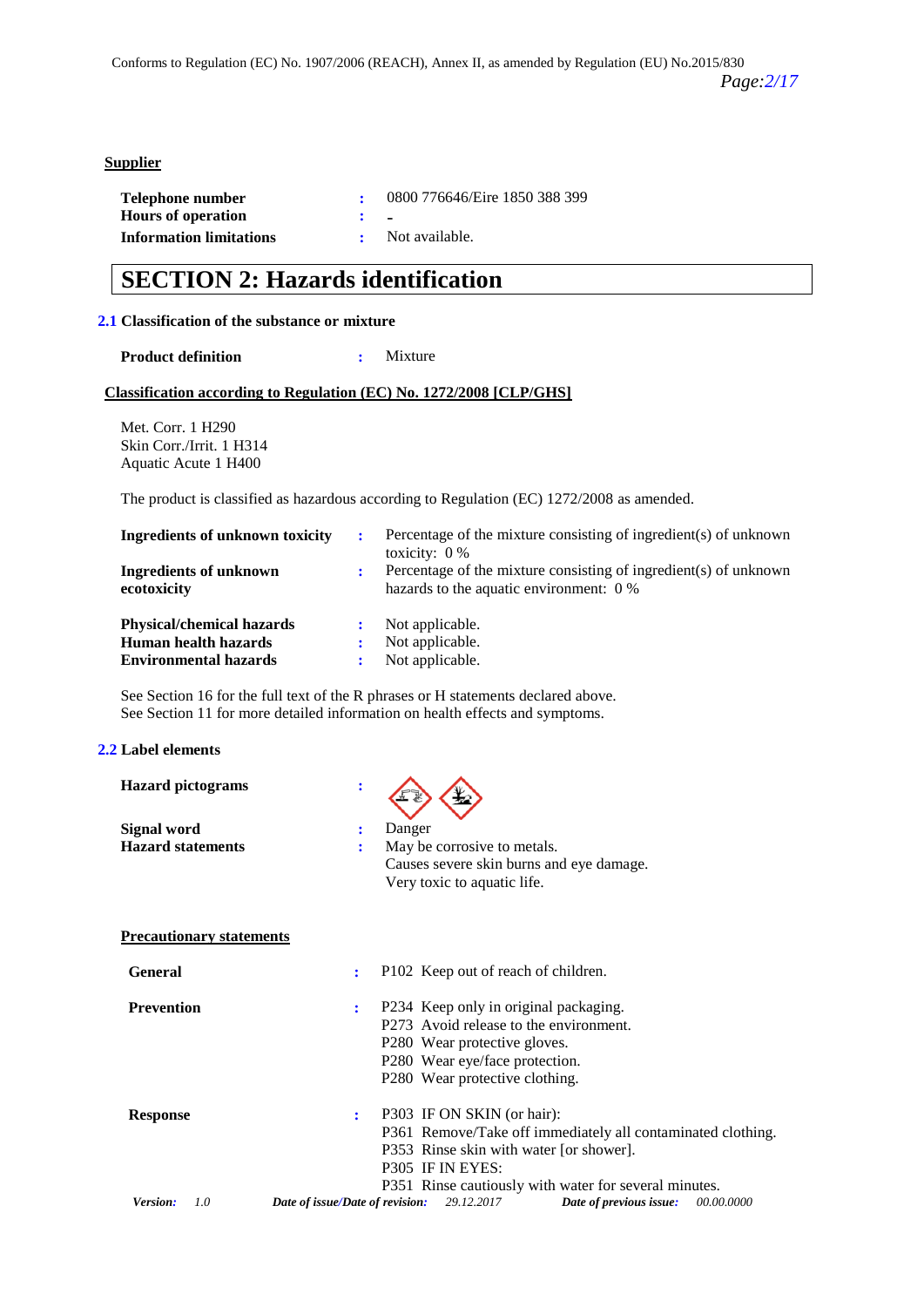|                                                                                                                                                       |                | P338 Remove contact lenses, if present and easy to do. Continue<br>rinsing.<br>P391 Collect spillage.<br>P310 Immediately call a POISON CENTER or doctor/physician. |
|-------------------------------------------------------------------------------------------------------------------------------------------------------|----------------|---------------------------------------------------------------------------------------------------------------------------------------------------------------------|
| <b>Storage</b>                                                                                                                                        | $\ddot{\cdot}$ | Not applicable.                                                                                                                                                     |
| <b>Disposal</b>                                                                                                                                       | ÷              | Dispose of used up container in accordance with local regulations.                                                                                                  |
| <b>Hazardous ingredients</b>                                                                                                                          | ÷              | Sodium hydroxide<br>sodium hypochlorite, solution 95% Cl active<br>Cocamine Oxide                                                                                   |
| <b>Supplemental label elements</b>                                                                                                                    | $\ddot{\cdot}$ | Warning! Do not use together with other products. May release<br>dangerous gases (chlorine).                                                                        |
| <b>Annex XVII - Restrictions on</b><br>the manufacture, placing on the<br>market and use of certain<br>dangerous substances, mixtures<br>and articles | $\ddot{\cdot}$ | Not applicable.                                                                                                                                                     |
| <b>Special packaging requirements</b>                                                                                                                 |                |                                                                                                                                                                     |
| <b>Containers to be fitted with</b><br>child-resistant fastenings                                                                                     | ÷              | Yes, applicable.                                                                                                                                                    |
| <b>Tactile warning of danger</b>                                                                                                                      | ÷              | Yes, applicable.                                                                                                                                                    |
| 2.3 Other hazards                                                                                                                                     |                |                                                                                                                                                                     |
| Substance meets the criteria for<br><b>PBT</b> according to Regulation                                                                                | ÷              | Not applicable.                                                                                                                                                     |
| (EC) No. 1907/2006, Annex XIII<br>Substance meets the criteria for<br>vPvB according to Regulation                                                    | ÷              | Not applicable.                                                                                                                                                     |
| (EC) No. 1907/2006, Annex XIII<br>Other hazards which do not<br>result in classification                                                              | ÷              | None known.                                                                                                                                                         |

# **SECTION 3: Composition/information on ingredients**

**Substance/mixture :** Mixture

|                                                                                                                                                                                                                                                           | <b>Regulation (EC) No.</b><br>1272/2008 [CLP] |
|-----------------------------------------------------------------------------------------------------------------------------------------------------------------------------------------------------------------------------------------------------------|-----------------------------------------------|
| $RRN:01-$<br>Skin Corr./Irrit. 1A,<br>Sodium hydroxide<br>$>=0.3 -$<br>2119457892-27<br>H314<br>$\leq$ 1<br>$EC:215-185-5$<br>$5 - 100 %$<br>$CAS: 1310-73-2$<br>Skin Corr./Irrit. 1B,<br>$Index:011-002-$<br>H314<br>$00-6$<br>$2 - 5\%$<br>$0.5 - 2 \%$ | [1][2]<br>Eye Dam./Irrit. 2, H319             |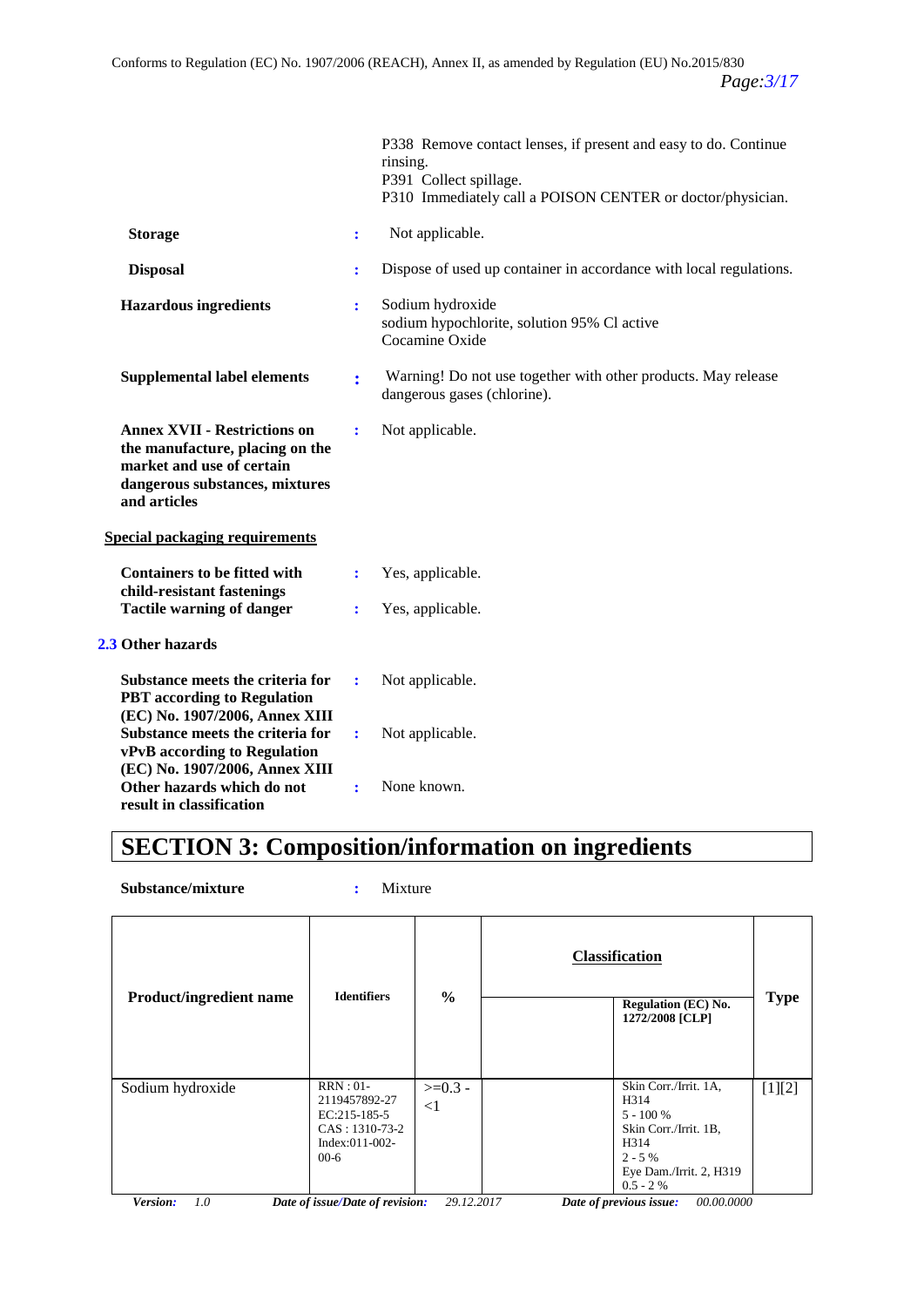|                                                |                                                                                            |                               | Skin Corr./Irrit. 2, H315<br>$0.5 - 2 \%$                                                                                        |          |
|------------------------------------------------|--------------------------------------------------------------------------------------------|-------------------------------|----------------------------------------------------------------------------------------------------------------------------------|----------|
| Cocamine Oxide                                 | EC: 273-281-2<br>$CAS: 68955-55-$<br>5<br>Index:                                           | $>=1-$<br>$\langle 2 \rangle$ | Acute Tox. 4, H302<br>Skin Corr./Irrit. 2, H315<br>Eye Dam./Irrit. 1, H318<br>AquaticAcute 1, H400<br>Aquatic Chronic 2,<br>H411 | $[1]$    |
| sodium hypochlorite,<br>solution 95% Cl active | $RRN:01-$<br>2119488154-34<br>EC:231-668-3<br>$CAS: 7681-52-9$<br>Index:017-011-<br>$00-1$ | $>=$ 3 -<br>$<$ 5             | AquaticAcute 1, H400<br>M:10<br>Skin Corr./Irrit. 1B.<br>H314<br>EUH031<br>$5 - 100 %$                                           | $[1][2]$ |

**Type** 

[1] Substance classified with a health or environmental hazard

[2] Substance with a workplace exposure limit

[3] Substance meets the criteria for PBT according to Regulation (EC) No. 1907/2006, Annex XIII

[4] Substance meets the criteria for vPvB according to Regulation (EC) No. 1907/2006, Annex XIII

[5] Substance of equivalent concern

See Section 16 for the full text of the R phrases or H statements declared above.

There are no additional ingredients present which, within the current knowledge of the supplier and in the concentrations applicable, are classified as hazardous to health or the environment and hence require reporting in this section.

**Occupational exposure limits, if available, are listed in Section 8.**For confidentiality reasons, the levels of components listed in Section 3 are given in percentage bands. The bandings do not reflect potential variation in composition of this formulation, but are used simply to mask the exact component levels, which we consider to be proprietary information. The classification given in Section 2 and 15 reflects the exact composition of this mixture.

\* exempted according to REACH Art. 2(7) and Annex V; Each starting material of the ionic mixture is registered, if required

### **SECTION 4: First aid measures**

### **4.1 Description of first aid measures**

| Eve contact       | ÷                    | Get medical attention immediately. Call a poison center or<br>physician. Immediately flush eyes with plenty of water,<br>occasionally lifting the upper and lower eyelids. Check for and<br>remove any contact lenses. Continue to rinse for at least 10<br>minutes. Chemical burns must be treated promptly by a physician.                                                                                                                                                                                                                                                                                                                                                                                                               |
|-------------------|----------------------|--------------------------------------------------------------------------------------------------------------------------------------------------------------------------------------------------------------------------------------------------------------------------------------------------------------------------------------------------------------------------------------------------------------------------------------------------------------------------------------------------------------------------------------------------------------------------------------------------------------------------------------------------------------------------------------------------------------------------------------------|
| <b>Inhalation</b> | $\ddot{\phantom{a}}$ | Get medical attention immediately. Call a poison center or<br>physician. Remove victim to fresh air and keep at rest in a position<br>comfortable for breathing. If it is suspected that fumes are still<br>present, the rescuer should wear an appropriate mask or self-<br>contained breathing apparatus. If not breathing, if breathing is<br>irregular or if respiratory arrest occurs, provide artificial respiration<br>or oxygen by trained personnel. It may be dangerous to the person<br>providing aid to give mouth-to-mouth resuscitation. If unconscious,<br>place in recovery position and get medical attention immediately.<br>Maintain an open airway. Loosen tight clothing such as a collar, tie,<br>belt or waistband. |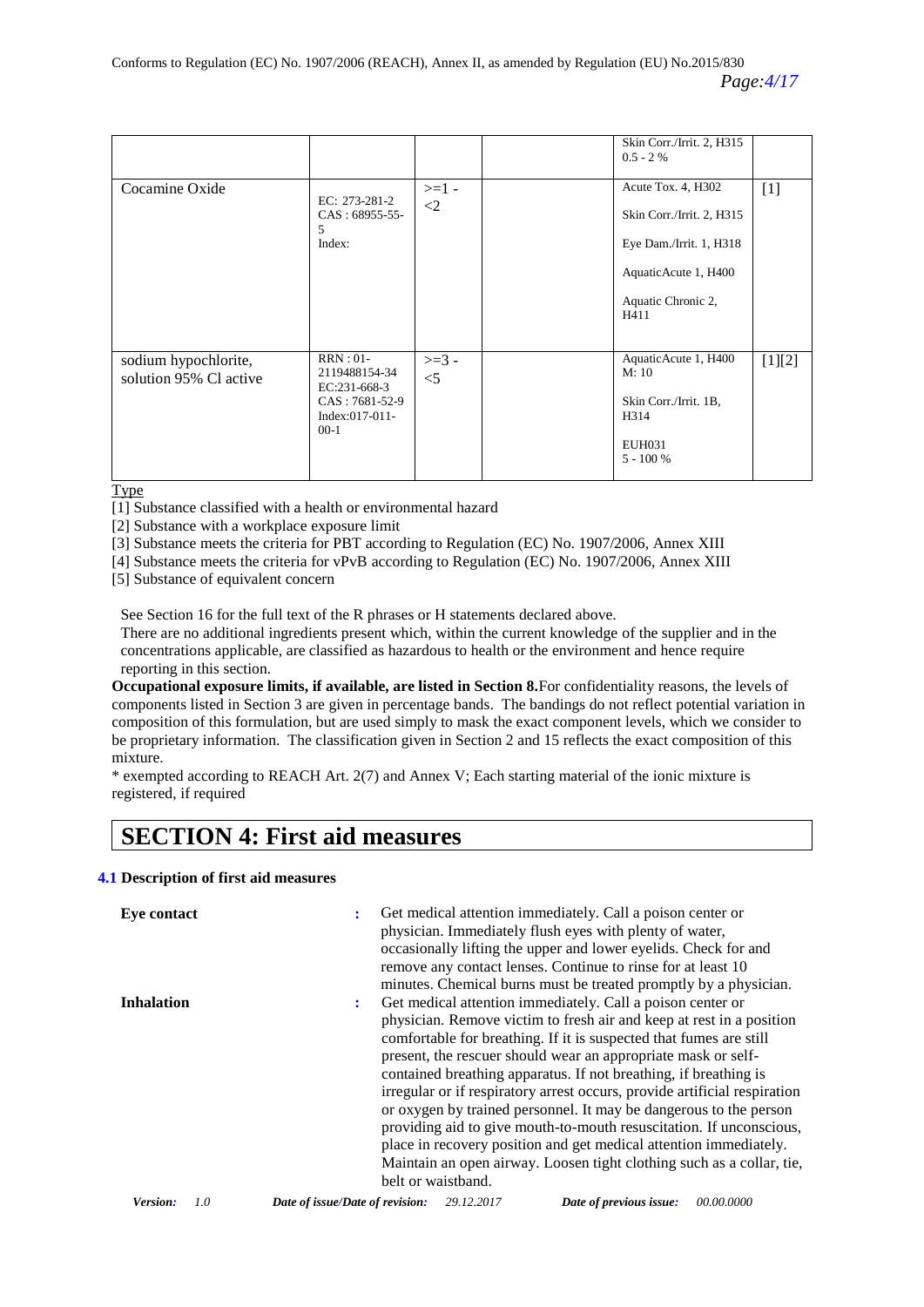| <b>Skin contact</b>               | $\ddot{\cdot}$ | Get medical attention immediately. Call a poison center or<br>physician. Flush contaminated skin with plenty of water. Remove<br>contaminated clothing and shoes. Wash contaminated clothing<br>thoroughly with water before removing it, or wear gloves. Continue<br>to rinse for at least 10 minutes. Chemical burns must be treated<br>promptly by a physician. Wash clothing before reuse. Clean shoes<br>thoroughly before reuse.                                                                                                                                                                                                                                                                                                                                                                                                                                                     |
|-----------------------------------|----------------|--------------------------------------------------------------------------------------------------------------------------------------------------------------------------------------------------------------------------------------------------------------------------------------------------------------------------------------------------------------------------------------------------------------------------------------------------------------------------------------------------------------------------------------------------------------------------------------------------------------------------------------------------------------------------------------------------------------------------------------------------------------------------------------------------------------------------------------------------------------------------------------------|
| <b>Ingestion</b>                  | ÷              | Get medical attention immediately. Call a poison center or<br>physician. Wash out mouth with water. Remove dentures if any.<br>Remove victim to fresh air and keep at rest in a position<br>comfortable for breathing. If material has been swallowed and the<br>exposed person is conscious, give small quantities of water to<br>drink. Stop if the exposed person feels sick as vomiting may be<br>dangerous. Do not induce vomiting unless directed to do so by<br>medical personnel. If vomiting occurs, the head should be kept low<br>so that vomit does not enter the lungs. Chemical burns must be<br>treated promptly by a physician. Never give anything by mouth to<br>an unconscious person. If unconscious, place in recovery position<br>and get medical attention immediately. Maintain an open airway.<br>Loosen tight clothing such as a collar, tie, belt or waistband. |
| <b>Protection of first-aiders</b> | $\ddot{\cdot}$ | No action shall be taken involving any personal risk or without<br>suitable training. If it is suspected that fumes are still present, the<br>rescuer should wear an appropriate mask or self-contained<br>breathing apparatus. It may be dangerous to the person providing<br>aid to give mouth-to-mouth resuscitation. Wash contaminated<br>clothing thoroughly with water before removing it, or wear gloves.                                                                                                                                                                                                                                                                                                                                                                                                                                                                           |

### **4.2 Most important symptoms and effects, both acute and delayed**

### **Potential acute health effects**

| <b>Eye contact</b><br><b>Inhalation</b><br><b>Skin contact</b><br><b>Ingestion</b> | Causes serious eye damage.<br>÷<br>No known significant effects or critical hazards.<br>Causes severe burns.<br>÷<br>No known significant effects or critical hazards.<br>÷ |
|------------------------------------------------------------------------------------|-----------------------------------------------------------------------------------------------------------------------------------------------------------------------------|
| Over-exposure signs/symptoms                                                       |                                                                                                                                                                             |
| <b>Eye contact</b>                                                                 | Adverse symptoms may include the following:<br>÷<br>pain<br>watering<br>redness                                                                                             |
| <b>Inhalation</b>                                                                  | No specific data.<br>:                                                                                                                                                      |
| <b>Skin contact</b>                                                                | Adverse symptoms may include the following:<br>÷<br>pain or irritation<br>redness<br>blistering may occur                                                                   |
| <b>Ingestion</b>                                                                   | Adverse symptoms may include the following:<br>÷<br>stomach pains                                                                                                           |
|                                                                                    | 4.3 Indication of any immediate medical attention and special treatment needed                                                                                              |
| Notes to physician                                                                 | Treat symptomatically. Contact poison treatment specialist<br>÷<br>immediately if large quantities have been ingested or inhaled.                                           |
| <b>Specific treatments</b>                                                         | No specific treatment.<br>÷                                                                                                                                                 |
| Version:<br>1.0                                                                    | 29.12.2017<br>Date of issue/Date of revision:<br>Date of previous issue:<br><i>00.00.0000</i>                                                                               |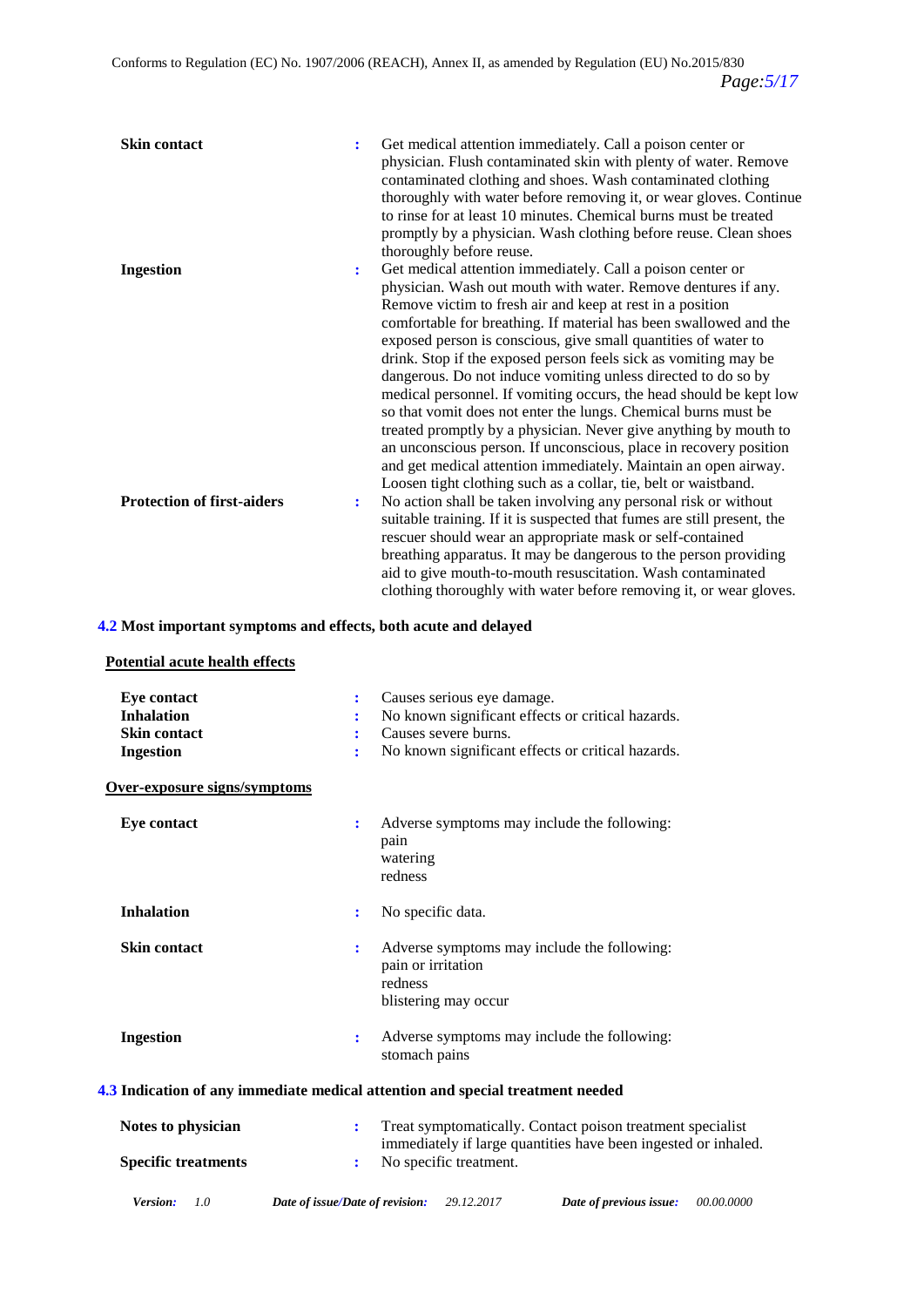# **SECTION 5: Firefighting measures**

### **5.1 Extinguishing media**

| Suitable extinguishing media<br>Unsuitable extinguishing media | ÷<br>÷         | Use an extinguishing agent suitable for the surrounding fire.<br>None known.                                                                                                                                                                                                                                                                                           |
|----------------------------------------------------------------|----------------|------------------------------------------------------------------------------------------------------------------------------------------------------------------------------------------------------------------------------------------------------------------------------------------------------------------------------------------------------------------------|
| 5.2 Special hazards arising from the substance or mixture      |                |                                                                                                                                                                                                                                                                                                                                                                        |
| Hazards from the substance or<br>mixture                       | ÷              | In a fire or if heated, a pressure increase will occur and the<br>container may burst. This material is very toxic to aquatic life. Fire<br>water contaminated with this material must be contained and<br>prevented from being discharged to any waterway, sewer or drain.                                                                                            |
| <b>Hazardous</b> thermal<br>decomposition products             | $\ddot{\cdot}$ | No specific data.                                                                                                                                                                                                                                                                                                                                                      |
| 5.3 Advice for firefighters                                    |                |                                                                                                                                                                                                                                                                                                                                                                        |
| Special protective actions for<br>fire-fighters                | ÷              | Promptly isolate the scene by removing all persons from the<br>vicinity of the incident if there is a fire. No action shall be taken<br>involving any personal risk or without suitable training.                                                                                                                                                                      |
| Special protective equipment for<br>fire-fighters              | ÷              | Fire-fighters should wear appropriate protective equipment and<br>self-contained breathing apparatus (SCBA) with a full face-piece<br>operated in positive pressure mode. Clothing for fire-fighters<br>(including helmets, protective boots and gloves) conforming to<br>European standard EN 469 will provide a basic level of protection<br>for chemical incidents. |
| <b>Additional information</b>                                  | $\ddot{\cdot}$ | Not available.                                                                                                                                                                                                                                                                                                                                                         |

### **SECTION 6: Accidental release measures**

### **6.1 Personal precautions, protective equipment and emergency procedures**

| For non-emergency personnel<br>For emergency responders   | ÷<br>$\ddot{\phantom{a}}$ | No action shall be taken involving any personal risk or without<br>suitable training. Evacuate surrounding areas. Keep unnecessary<br>and unprotected personnel from entering. Do not touch or walk<br>through spilled material. Do not breathe vapor or mist. Provide<br>adequate ventilation. Wear appropriate respirator when ventilation<br>is inadequate. Put on appropriate personal protective equipment.<br>If specialised clothing is required to deal with the spillage, take<br>note of any information in Section 8 on suitable and unsuitable<br>materials. See also the information in "For non-emergency<br>personnel". |
|-----------------------------------------------------------|---------------------------|----------------------------------------------------------------------------------------------------------------------------------------------------------------------------------------------------------------------------------------------------------------------------------------------------------------------------------------------------------------------------------------------------------------------------------------------------------------------------------------------------------------------------------------------------------------------------------------------------------------------------------------|
| <b>6.2 Environmental precautions</b>                      |                           | Avoid dispersal of spilled material and runoff and contact with soil,<br>waterways, drains and sewers. Inform the relevant authorities if the<br>product has caused environmental pollution (sewers, waterways,<br>soil or air). Water polluting material. May be harmful to the<br>environment if released in large quantities. Collect spillage.                                                                                                                                                                                                                                                                                     |
| 6.3 Methods and materials for containment and cleaning up |                           |                                                                                                                                                                                                                                                                                                                                                                                                                                                                                                                                                                                                                                        |
| <b>Small spill</b>                                        | ÷                         | Stop leak if without risk. Move containers from spill area. Dilute<br>with water and mop up if water-soluble. Alternatively, or if water-<br>insoluble, absorb with an inert dry material and place in an<br>appropriate waste disposal container. Absorb spillage to prevent                                                                                                                                                                                                                                                                                                                                                          |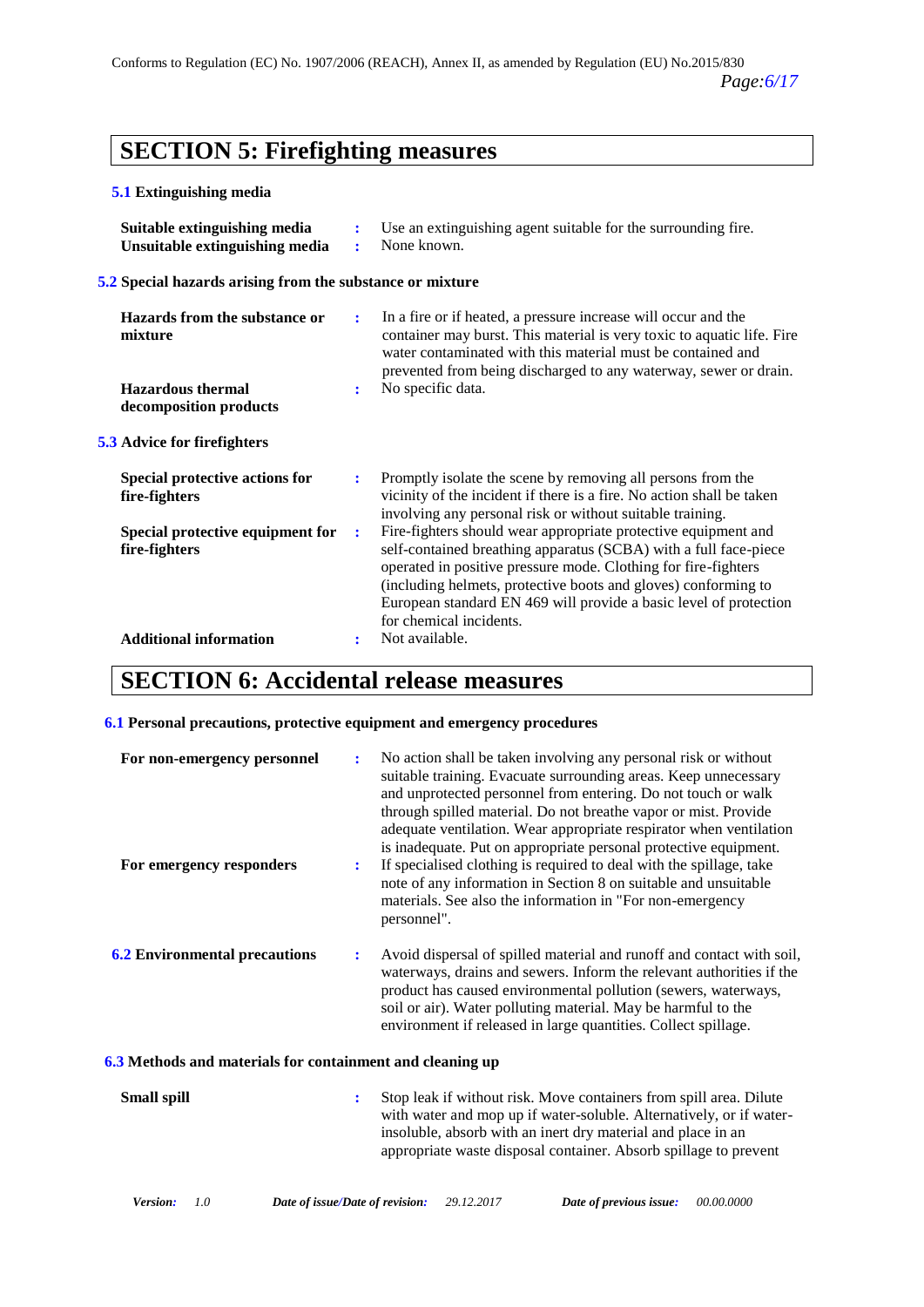material damage. Dispose of via a licensed waste disposal contractor.

| Large spill                            | ÷ | Stop leak if without risk. Move containers from spill area. Absorb<br>spillage to prevent material damage. Approach release from<br>upwind. Prevent entry into sewers, water courses, basements or<br>confined areas. Wash spillages into an effluent treatment plant or<br>proceed as follows. Contain and collect spillage with non-<br>combustible, absorbent material e.g. sand, earth, vermiculite or<br>diatomaceous earth and place in container for disposal according to<br>local regulations. Dispose of via a licensed waste disposal<br>contractor. Contaminated absorbent material may pose the same<br>hazard as the spilled product. |
|----------------------------------------|---|-----------------------------------------------------------------------------------------------------------------------------------------------------------------------------------------------------------------------------------------------------------------------------------------------------------------------------------------------------------------------------------------------------------------------------------------------------------------------------------------------------------------------------------------------------------------------------------------------------------------------------------------------------|
| <b>6.4 Reference to other sections</b> | ÷ | See Section 1 for emergency contact information.<br>See Section 8 for information on appropriate personal protective<br>equipment.<br>See Section 13 for additional waste treatment information.                                                                                                                                                                                                                                                                                                                                                                                                                                                    |

### **SECTION 7: Handling and storage**

The information in this section contains generic advice and guidance. The list of Identified Uses in Section 1 should be consulted for any available use-specific information provided in the Exposure Scenario(s).

### **7.1 Precautions for safe handling**

| <b>Protective measures</b>                | : | Put on appropriate personal protective equipment (see Section 8).<br>Do not get in eyes or on skin or clothing. Do not breathe vapor or<br>mist. Do not ingest. Avoid release to the environment. If during<br>normal use the material presents a respiratory hazard, use only with<br>adequate ventilation or wear appropriate respirator. Keep in the<br>original container or an approved alternative made from a<br>compatible material, kept tightly closed when not in use. Keep<br>away from acids. Empty containers retain product residue and can<br>be hazardous. Do not reuse container. Absorb spillage to prevent<br>material damage. |
|-------------------------------------------|---|----------------------------------------------------------------------------------------------------------------------------------------------------------------------------------------------------------------------------------------------------------------------------------------------------------------------------------------------------------------------------------------------------------------------------------------------------------------------------------------------------------------------------------------------------------------------------------------------------------------------------------------------------|
| Advice on general occupational<br>hygiene | ÷ | Eating, drinking and smoking should be prohibited in areas where<br>this material is handled, stored and processed. Workers should<br>wash hands and face before eating, drinking and smoking. Remove<br>contaminated clothing and protective equipment before entering<br>eating areas. See also Section 8 for additional information on<br>hygiene measures.                                                                                                                                                                                                                                                                                     |

### **7.2 Conditions for safe storage, including any incompatibilities**

Store in accordance with local regulations. Store in original container protected from direct sunlight in a dry, cool and well-ventilated area, away from incompatible materials (see Section 10) and food and drink. Store in corrosive resistant container with a resistant inner liner. Store locked up. Separate from acids. Keep container tightly closed and sealed until ready for use. Containers that have been opened must be carefully resealed and kept upright to prevent leakage. Do not store in unlabeled containers. Use appropriate containment to avoid environmental contamination.

### **Seveso III Directive - Reporting thresholds**

### **Danger criteria**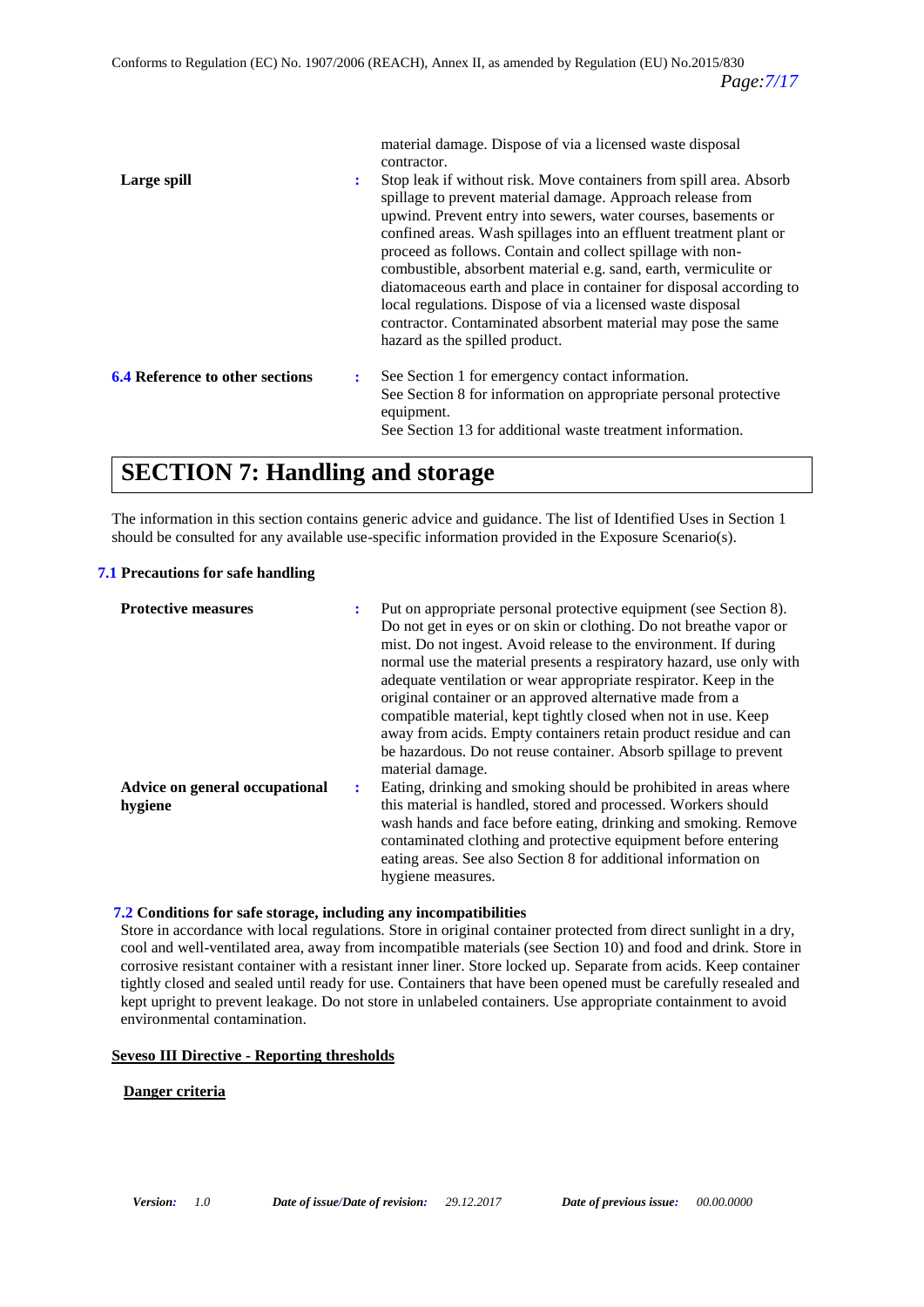| Category                                                                                                        | <b>Notification and</b><br><b>MAPP</b> threshold | <b>Safety report</b><br>threshold |
|-----------------------------------------------------------------------------------------------------------------|--------------------------------------------------|-----------------------------------|
| Mixtures of sodium hypochlorite classified as Aquatic<br>Acute Category 1 (H400) containing less than 5% active | 200 t                                            | 500t                              |
| chlorine                                                                                                        |                                                  |                                   |

### **7.3 Specific end use(s)**

| <b>Recommendations</b>     | : Not available. |
|----------------------------|------------------|
| Industrial sector specific | : Not available. |
| solutions                  |                  |

# **SECTION 8: Exposure controls/personal protection**

The list of Identified Uses in Section 1 should be consulted for any available use-specific information provided in the Exposure Scenario(s).

### **8.1 Control parameters**

| <b>Occupational exposure limits</b>            |                                                                                                                                                                                                                                                                                                                                                                                                                                                                                                                                                                                                                                                                                                                                                                                                                                                                                                                                                                                                                                                |
|------------------------------------------------|------------------------------------------------------------------------------------------------------------------------------------------------------------------------------------------------------------------------------------------------------------------------------------------------------------------------------------------------------------------------------------------------------------------------------------------------------------------------------------------------------------------------------------------------------------------------------------------------------------------------------------------------------------------------------------------------------------------------------------------------------------------------------------------------------------------------------------------------------------------------------------------------------------------------------------------------------------------------------------------------------------------------------------------------|
| <b>Product/ingredient name</b>                 | <b>Exposure limit values</b>                                                                                                                                                                                                                                                                                                                                                                                                                                                                                                                                                                                                                                                                                                                                                                                                                                                                                                                                                                                                                   |
| sodium hypochlorite, solution 95%<br>Cl active | UK. Health and Safety Commission, EH 40, Workplace exposure<br>limits(2007-10-01) Short Term Exposure Limit value for a 15-minute<br>reference period expressed in parts per million or in mg/m3. 1.5<br>$mg/m3$ , 0.5 ppm                                                                                                                                                                                                                                                                                                                                                                                                                                                                                                                                                                                                                                                                                                                                                                                                                     |
| Sodium hydroxide                               | UK. Health and Safety Commission, EH 40, Workplace exposure<br>limits(1997-01-01) Short Term Exposure Limit value for a 15-minute<br>reference period expressed in parts per million or in mg/m3. 2 mg/m3                                                                                                                                                                                                                                                                                                                                                                                                                                                                                                                                                                                                                                                                                                                                                                                                                                      |
| <b>Recommended monitoring</b><br>procedures    | If this product contains ingredients with exposure limits, personal,<br>÷<br>workplace atmosphere or biological monitoring may be required<br>to determine the effectiveness of the ventilation or other control<br>measures and/or the necessity to use respiratory protective<br>equipment. Reference should be made to monitoring standards,<br>such as the following: European Standard EN 689 (Workplace<br>atmospheres - Guidance for the assessment of exposure by<br>inhalation to chemical agents for comparison with limit values and<br>measurement strategy) European Standard EN 14042 (Workplace<br>atmospheres - Guide for the application and use of procedures for<br>the assessment of exposure to chemical and biological agents)<br>European Standard EN 482 (Workplace atmospheres - General<br>requirements for the performance of procedures for the<br>measurement of chemical agents) Reference to national guidance<br>documents for methods for the determination of hazardous<br>substances will also be required. |
| <b>DNEL/DMEL Summary</b>                       | Not available.<br>÷                                                                                                                                                                                                                                                                                                                                                                                                                                                                                                                                                                                                                                                                                                                                                                                                                                                                                                                                                                                                                            |
| <b>PNEC Summary</b>                            | Not available.<br>÷                                                                                                                                                                                                                                                                                                                                                                                                                                                                                                                                                                                                                                                                                                                                                                                                                                                                                                                                                                                                                            |
| 8.2 Exposure controls                          |                                                                                                                                                                                                                                                                                                                                                                                                                                                                                                                                                                                                                                                                                                                                                                                                                                                                                                                                                                                                                                                |
| <b>Appropriate engineering</b><br>controls     | If user operations generate dust, fumes, gas, vapor or mist, use<br>÷<br>process enclosures, local exhaust ventilation or other engineering                                                                                                                                                                                                                                                                                                                                                                                                                                                                                                                                                                                                                                                                                                                                                                                                                                                                                                    |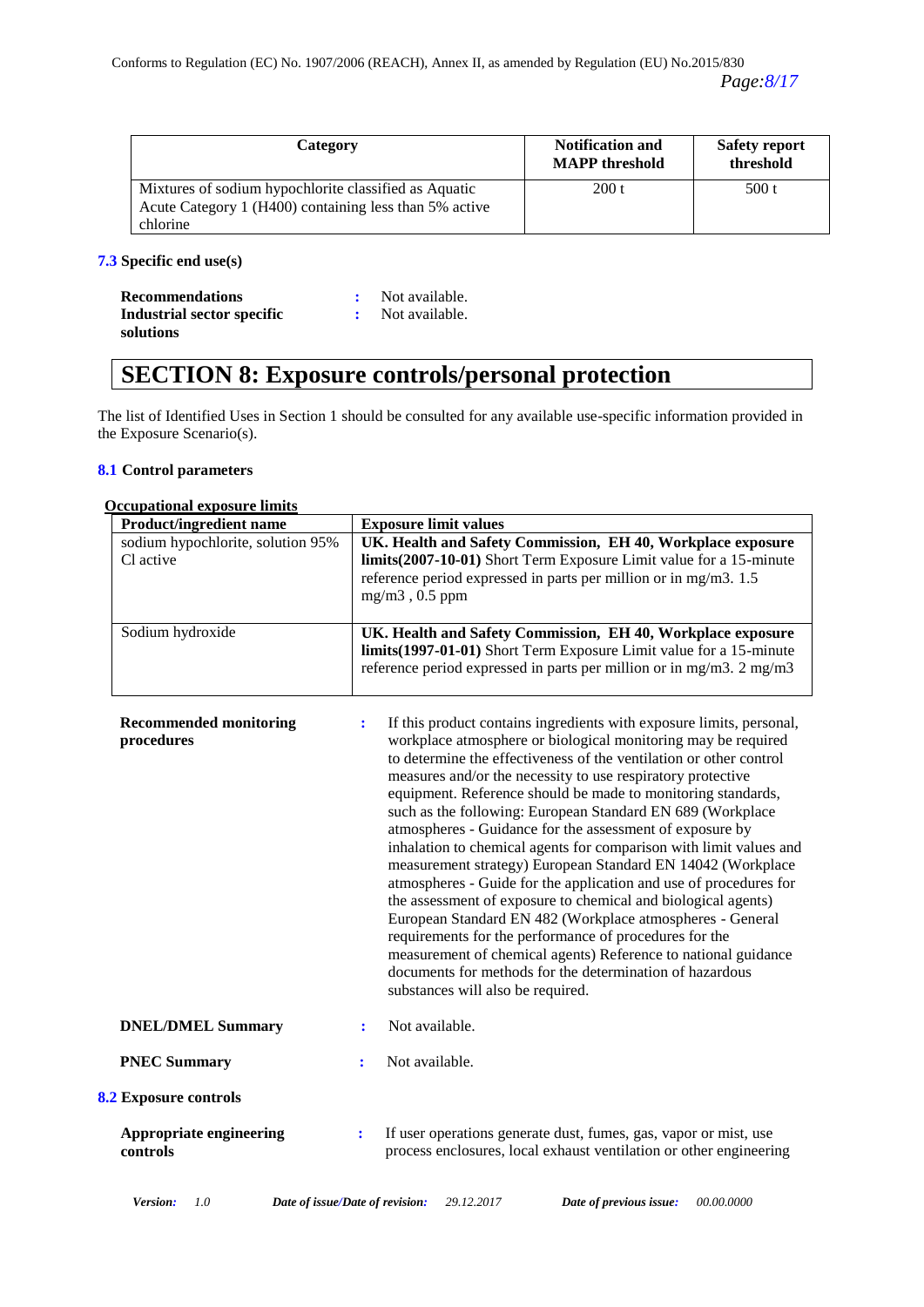controls to keep worker exposure to airborne contaminants below any recommended or statutory limits.

| <b>Individual protection measures</b> |  |  |
|---------------------------------------|--|--|
|                                       |  |  |

| <b>Hygiene</b> measures<br><b>Eye/face protection</b> | Wash hands, forearms and face thoroughly after handling chemical<br>$\ddot{\cdot}$<br>products, before eating, smoking and using the lavatory and at the<br>end of the working period. Appropriate techniques should be used<br>to remove potentially contaminated clothing. Wash contaminated<br>clothing before reusing. Ensure that eyewash stations and safety<br>showers are close to the workstation location.<br>Safety eyewear complying with an approved standard should be<br>$\ddot{\cdot}$<br>used when a risk assessment indicates this is necessary to avoid                                                                                                                            |  |
|-------------------------------------------------------|-------------------------------------------------------------------------------------------------------------------------------------------------------------------------------------------------------------------------------------------------------------------------------------------------------------------------------------------------------------------------------------------------------------------------------------------------------------------------------------------------------------------------------------------------------------------------------------------------------------------------------------------------------------------------------------------------------|--|
|                                                       | exposure to liquid splashes, mists, gases or dusts. If contact is<br>possible, the following protection should be worn, unless the<br>assessment indicates a higher degree of protection: chemical<br>splash goggles and/or face shield. If inhalation hazards exist, a<br>full-face respirator may be required instead.                                                                                                                                                                                                                                                                                                                                                                              |  |
| <b>Skin protection</b>                                |                                                                                                                                                                                                                                                                                                                                                                                                                                                                                                                                                                                                                                                                                                       |  |
| <b>Hand protection</b>                                | Chemical-resistant, impervious gloves complying with an<br>$\ddot{\cdot}$<br>approved standard should be worn at all times when handling<br>chemical products if a risk assessment indicates this is necessary.<br>Considering the parameters specified by the glove manufacturer,<br>check during use that the gloves are still retaining their protective<br>properties. It should be noted that the time to breakthrough for any<br>glove material may be different for different glove manufacturers.<br>In the case of mixtures, consisting of several substances, the<br>protection time of the gloves cannot be accurately estimated. For<br>prolonged or repeated handling, use Latex gloves. |  |
| <b>Body protection</b>                                | Personal protective equipment for the body should be selected<br>÷<br>based on the task being performed and the risks involved and<br>should be approved by a specialist before handling this product.                                                                                                                                                                                                                                                                                                                                                                                                                                                                                                |  |
| Other skin protection                                 | Appropriate footwear and any additional skin protection measures<br>$\ddot{\cdot}$<br>should be selected based on the task being performed and the risks<br>involved and should be approved by a specialist before handling<br>this product.                                                                                                                                                                                                                                                                                                                                                                                                                                                          |  |
| <b>Respiratory protection</b>                         | Use a properly fitted, air-purifying or air-fed respirator complying<br>$\ddot{\cdot}$<br>with an approved standard if a risk assessment indicates this is<br>necessary. Respirator selection must be based on known or<br>anticipated exposure levels, the hazards of the product and the safe<br>working limits of the selected respirator.                                                                                                                                                                                                                                                                                                                                                         |  |
| <b>Environmental exposure</b><br>controls             | Emissions from ventilation or work process equipment should be<br>÷<br>checked to ensure they comply with the requirements of<br>environmental protection legislation. In some cases, fume<br>scrubbers, filters or engineering modifications to the process<br>equipment will be necessary to reduce emissions to acceptable<br>levels.                                                                                                                                                                                                                                                                                                                                                              |  |

# **SECTION 9: Physical and chemical properties**

### **9.1 Information on basic physical and chemical properties**

#### **Appearance**

| : liquid |
|----------|
| : Yellow |
|          |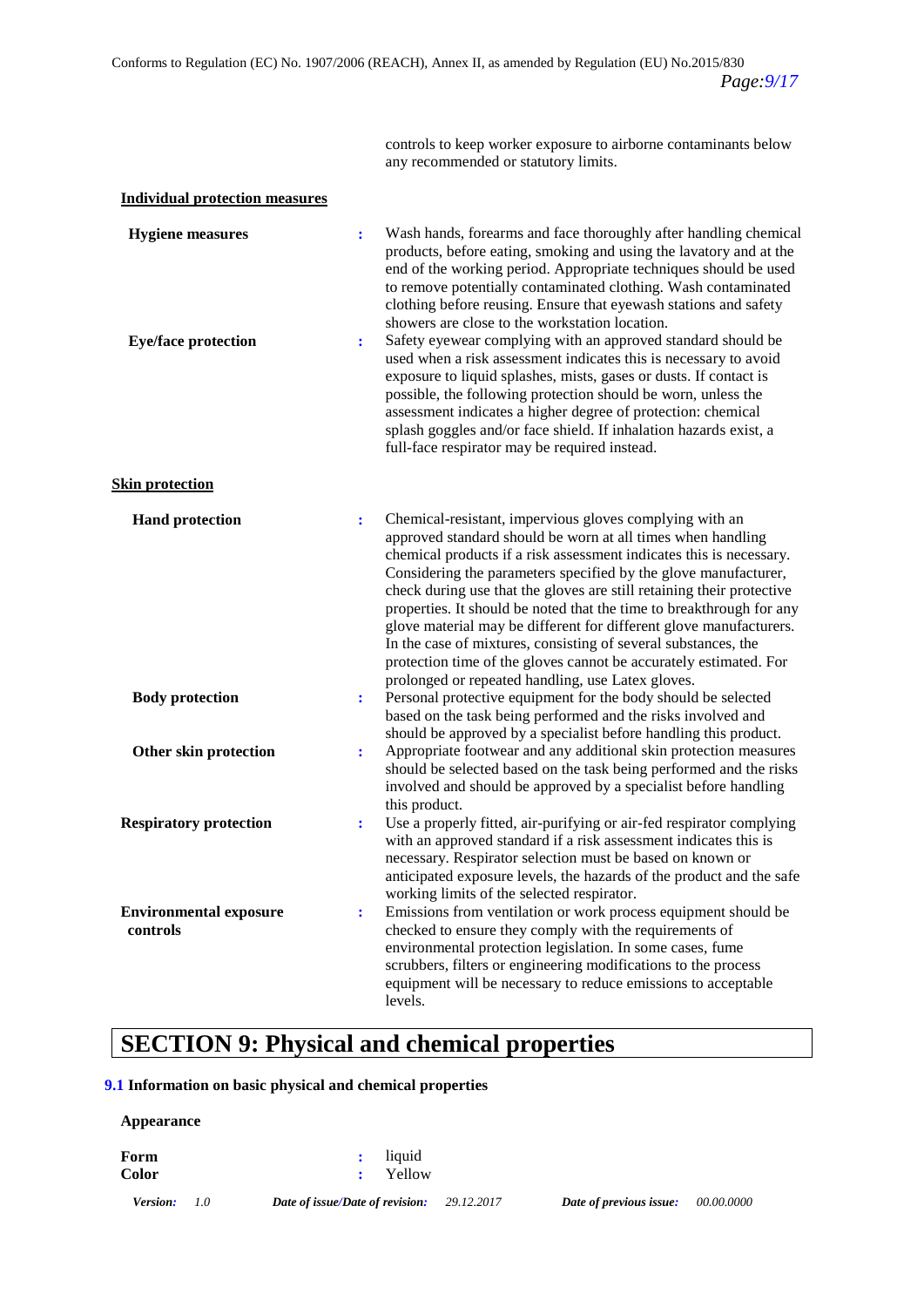| Odor                                                   |                     | perfumed                         |
|--------------------------------------------------------|---------------------|----------------------------------|
| <b>Odor threshold</b>                                  | $\ddot{\cdot}$      | Not available.                   |
|                                                        |                     | 13                               |
| pH                                                     |                     | Not available.                   |
| <b>Melting point/freezing point</b>                    |                     | Not available.                   |
| Initial boiling point and boiling                      | ÷                   |                                  |
| range<br><b>Flash point</b>                            |                     | Not available.                   |
| <b>Evaporation rate</b>                                |                     | Not available.                   |
| <b>Flammability (solid, gas)</b>                       |                     | Not available.                   |
| <b>Density</b>                                         |                     | $1 - 1.1$ g/cm3                  |
| <b>Bulk density</b>                                    |                     | Not available                    |
| <b>Burning time</b>                                    |                     | Not available.                   |
| <b>Burning rate</b>                                    |                     | Not available.                   |
|                                                        |                     | <b>Lower:</b> Not available.     |
| <b>Upper/lower flammability or</b><br>explosive limits | ÷                   | Upper: Not available.            |
|                                                        |                     | Not available.                   |
| Vapor pressure                                         | $\ddot{\cdot}$      | Not available.                   |
| <b>Vapor density</b>                                   | ÷                   | Not available.                   |
| <b>Relative density</b>                                |                     |                                  |
| Solubility(ies)                                        | ÷                   | Not available.                   |
| Solubility in water                                    |                     | Not available.                   |
| <b>Partition coefficient: n-</b><br>octanol/water      | ÷                   | Not available.                   |
| <b>Auto-ignition temperature</b>                       |                     | Not available.                   |
| <b>Decomposition temperature</b>                       | $\ddot{\cdot}$<br>÷ | Not available.                   |
| <b>Viscosity</b>                                       | ÷                   | Dynamic: 500 - 850 mPa.s @21 s-1 |
|                                                        |                     | Kinematic: Not available.        |
| <b>Explosive properties</b>                            |                     | Not available.                   |
| <b>Oxidizing properties</b>                            | $\ddot{\cdot}$<br>÷ | Not available.                   |
|                                                        |                     |                                  |
| <b>9.2 Other information</b>                           |                     |                                  |
| <b>SADT</b>                                            | ÷                   | Not available                    |
| <b>Aerosol product</b>                                 |                     |                                  |
| <b>Type of aerosol</b>                                 | $\ddot{\cdot}$      | Not available                    |
| <b>Heat of combustion</b>                              | ÷                   | Not available.                   |
|                                                        |                     |                                  |

# **SECTION 10: Stability and reactivity**

| <b>10.1 Reactivity</b>                            | ÷                    | No specific test data related to reactivity available for this product<br>or its ingredients.           |
|---------------------------------------------------|----------------------|---------------------------------------------------------------------------------------------------------|
| <b>10.2 Chemical stability</b>                    | ÷                    | The product is stable.                                                                                  |
| <b>10.3 Possibility of hazardous</b><br>reactions | $\ddot{\phantom{a}}$ | Under normal conditions of storage and use, hazardous reactions<br>will not occur.                      |
| <b>10.4 Conditions to avoid</b>                   | ÷                    | No specific data.                                                                                       |
| <b>10.5</b> Incompatible materials                | ÷                    | Reactive or incompatible with the following materials:<br>acids<br>metals                               |
| 10.6 Hazardous decomposition<br>products          | $\ddot{\phantom{a}}$ | Under normal conditions of storage and use, hazardous<br>decomposition products should not be produced. |

# **SECTION 11: Toxicological information**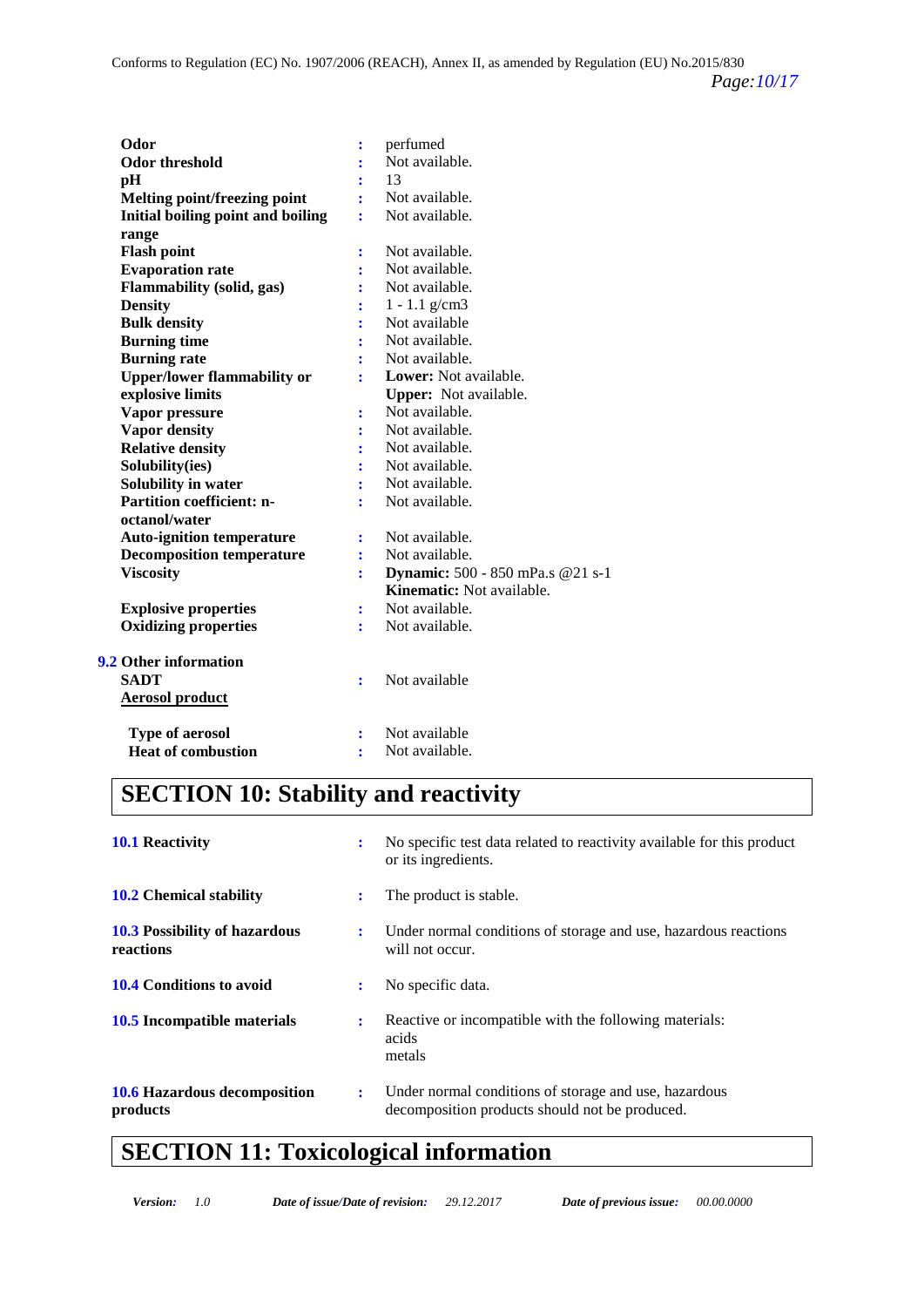### **11.1 Information on toxicological effects**

### **Acute toxicity**

| <b>Product/ingredient name</b>              | <b>Result</b> | <b>Species</b>                          | <b>Dose</b>                       | <b>Exposure</b>          |
|---------------------------------------------|---------------|-----------------------------------------|-----------------------------------|--------------------------|
| Sodium hydroxide                            |               |                                         |                                   |                          |
|                                             | LD50 Oral     | Rat                                     | $500 \frac{\text{mg}}{\text{kg}}$ |                          |
| Cocamine Oxide                              |               |                                         |                                   |                          |
|                                             | LD50 Oral     | Rat                                     | $846 \text{ mg/kg}$               |                          |
| sodium hypochlorite, solution 95% Cl active |               |                                         |                                   |                          |
|                                             | LD50 Oral     | Rat - Male                              | $1,100 \text{ mg/kg}$             | $\overline{\phantom{0}}$ |
| <b>Conclusion/Summary</b>                   |               | Very low toxicity to humans or animals. |                                   |                          |

### **Acute toxicity estimates**

| Route | <b>CONTRACT</b><br>ATE value             |
|-------|------------------------------------------|
| Oral  | $\mathbf{r}$<br>844<br>mg/kg<br>JJ.JTT.J |

### **Irritation/Corrosion**

| <b>Product/ingredient name</b> | <b>Result</b> | <b>Species</b> | <b>Score</b> | <b>Exposure</b> | <b>Observation</b>       |
|--------------------------------|---------------|----------------|--------------|-----------------|--------------------------|
| Sodium hydroxide               | Skin - Mild   | Human          |              | 24 hrs          | $\overline{\phantom{a}}$ |
|                                | irritant      |                |              |                 |                          |
|                                | Skin -        | Rabbit         |              | 24 hrs          | L.                       |
|                                | Severe        |                |              |                 |                          |
|                                | irritant      |                |              |                 |                          |
|                                | Eyes - Mild   | Rabbit         |              |                 | $\overline{\phantom{a}}$ |
|                                | irritant      |                |              |                 |                          |
|                                | Eyes -        | Monkey         |              | 24 hrs          | $\overline{a}$           |
|                                | Severe        |                |              |                 |                          |
|                                | irritant      |                |              |                 |                          |
|                                | Eyes -        | Rabbit         |              |                 |                          |
|                                | Severe        |                |              |                 |                          |
|                                | irritant      |                |              |                 |                          |
|                                | Eyes -        | Rabbit         |              | 24 hrs          |                          |
|                                | Severe        |                |              |                 |                          |
|                                | irritant      |                |              |                 |                          |
|                                | Eyes -        | Rabbit         |              | 24 hrs          |                          |
|                                | Severe        |                |              |                 |                          |
|                                | irritant      |                |              |                 |                          |
|                                | Eyes -        | Rabbit         |              | $0.008$ hrs     | $\overline{a}$           |
|                                | Severe        |                |              |                 |                          |
|                                | irritant      |                |              |                 |                          |
| sodium hypochlorite,           | Eyes - Mild   | Rabbit         |              |                 | $\overline{\phantom{0}}$ |
| solution 95% Cl active         | irritant      |                |              |                 |                          |
|                                | Eyes -        | Rabbit         |              |                 | $\overline{\phantom{a}}$ |
|                                | Moderate      |                |              |                 |                          |
|                                | irritant      |                |              |                 |                          |

**Conclusion/Summary**

**Skin :** Causes severe skin burns and eye damage.

- 
- **Eyes** : Causes serious eye damage.<br> **Respiratory** : Non-irritating to the respirat **:** Non-irritating to the respiratory system.

### **Sensitization**

#### **Conclusion/Summary**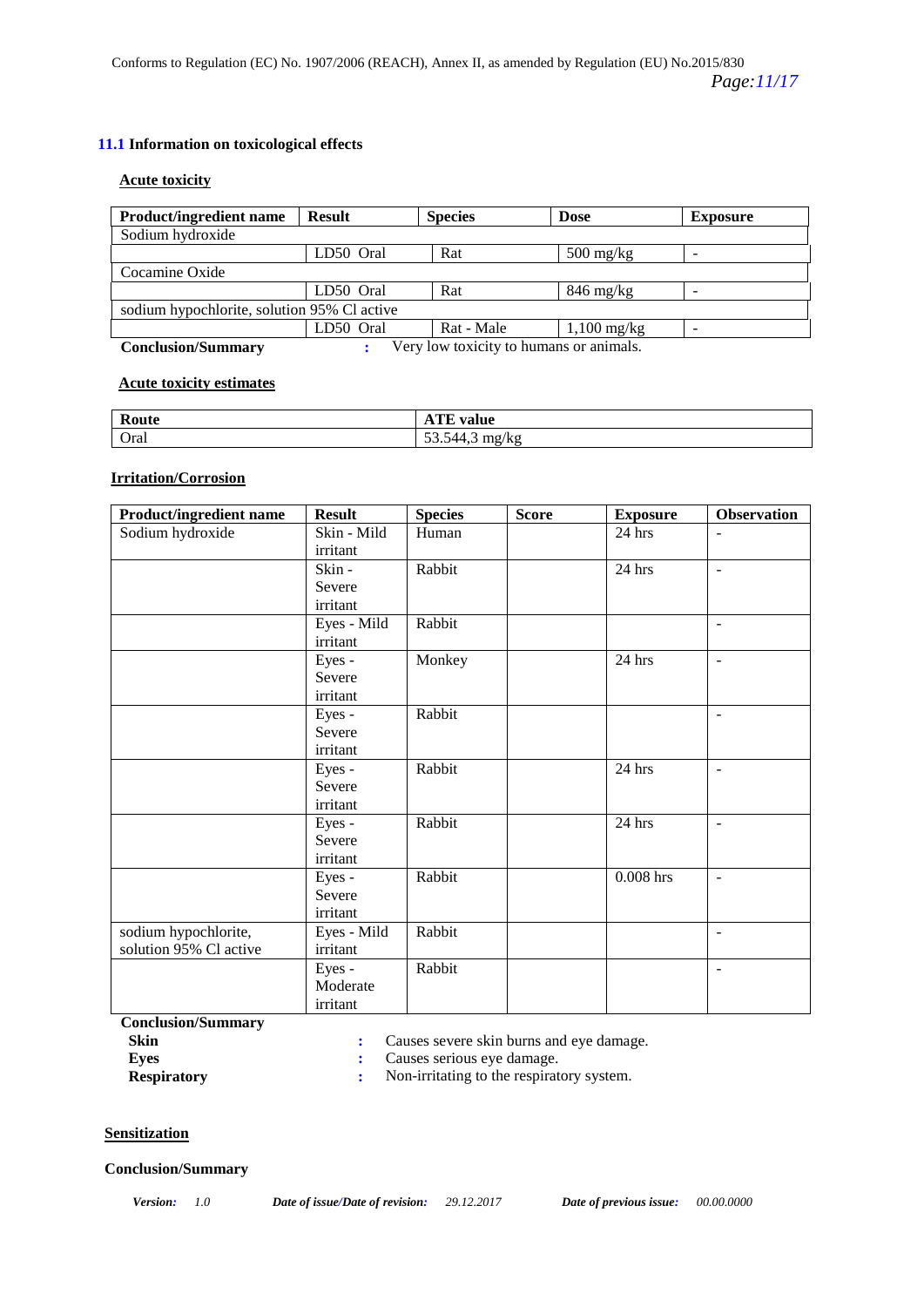| <b>Skin</b><br><b>Respiratory</b>                                                  | $\ddot{\cdot}$<br>÷  | Not sensitizing<br>Not sensitizing                                                                                                                           |
|------------------------------------------------------------------------------------|----------------------|--------------------------------------------------------------------------------------------------------------------------------------------------------------|
| <b>Mutagenicity</b>                                                                |                      |                                                                                                                                                              |
| <b>Conclusion/Summary</b>                                                          | $\ddot{\cdot}$       | Not applicable.                                                                                                                                              |
| <b>Carcinogenicity</b>                                                             |                      |                                                                                                                                                              |
| <b>Conclusion/Summary</b>                                                          | ÷                    | No additional remark.                                                                                                                                        |
| <b>Reproductive toxicity</b>                                                       |                      |                                                                                                                                                              |
| <b>Conclusion/Summary</b>                                                          | ÷                    | Not applicable.                                                                                                                                              |
| <b>Teratogenicity</b>                                                              |                      |                                                                                                                                                              |
| <b>Conclusion/Summary</b>                                                          | $\ddot{\cdot}$       | Not applicable.                                                                                                                                              |
| <b>Specific target organ toxicity (single exposure)</b><br>Not available.          |                      |                                                                                                                                                              |
| <b>Specific target organ toxicity (repeated exposure)</b><br>Not available.        |                      |                                                                                                                                                              |
| <b>Aspiration hazard</b><br>Not available.                                         |                      |                                                                                                                                                              |
| Information on the likely routes<br>of exposure                                    |                      | : Not available.                                                                                                                                             |
| Potential acute health effects                                                     |                      |                                                                                                                                                              |
| <b>Eye contact</b><br><b>Inhalation</b><br><b>Skin contact</b><br><b>Ingestion</b> | ÷<br>÷               | Causes serious eye damage.<br>No known significant effects or critical hazards.<br>Causes severe burns.<br>No known significant effects or critical hazards. |
|                                                                                    |                      | Symptoms related to the physical, chemical and toxicological characteristics                                                                                 |
| <b>Eye contact</b>                                                                 | $\ddot{\cdot}$       | Adverse symptoms may include the following:<br>pain<br>watering<br>redness                                                                                   |
| <b>Inhalation</b>                                                                  | $\ddot{\phantom{a}}$ | No specific data.                                                                                                                                            |
| <b>Skin contact</b>                                                                | ÷                    | Adverse symptoms may include the following:<br>pain or irritation<br>redness<br>blistering may occur                                                         |
| <b>Ingestion</b>                                                                   | ÷                    | Adverse symptoms may include the following:<br>stomach pains                                                                                                 |
|                                                                                    |                      | Delayed and immediate effects and also chronic effects from short and long term exposure                                                                     |
|                                                                                    |                      |                                                                                                                                                              |

### **Short term exposure**

| <b>Potential immediate effects</b> |                                 | Not available. |            |                         |                   |
|------------------------------------|---------------------------------|----------------|------------|-------------------------|-------------------|
| <b>Potential delayed effects</b>   |                                 | Not available. |            |                         |                   |
| <i>Version:</i><br>1.0             | Date of issue/Date of revision: |                | 29.12.2017 | Date of previous issue: | <i>00.00.0000</i> |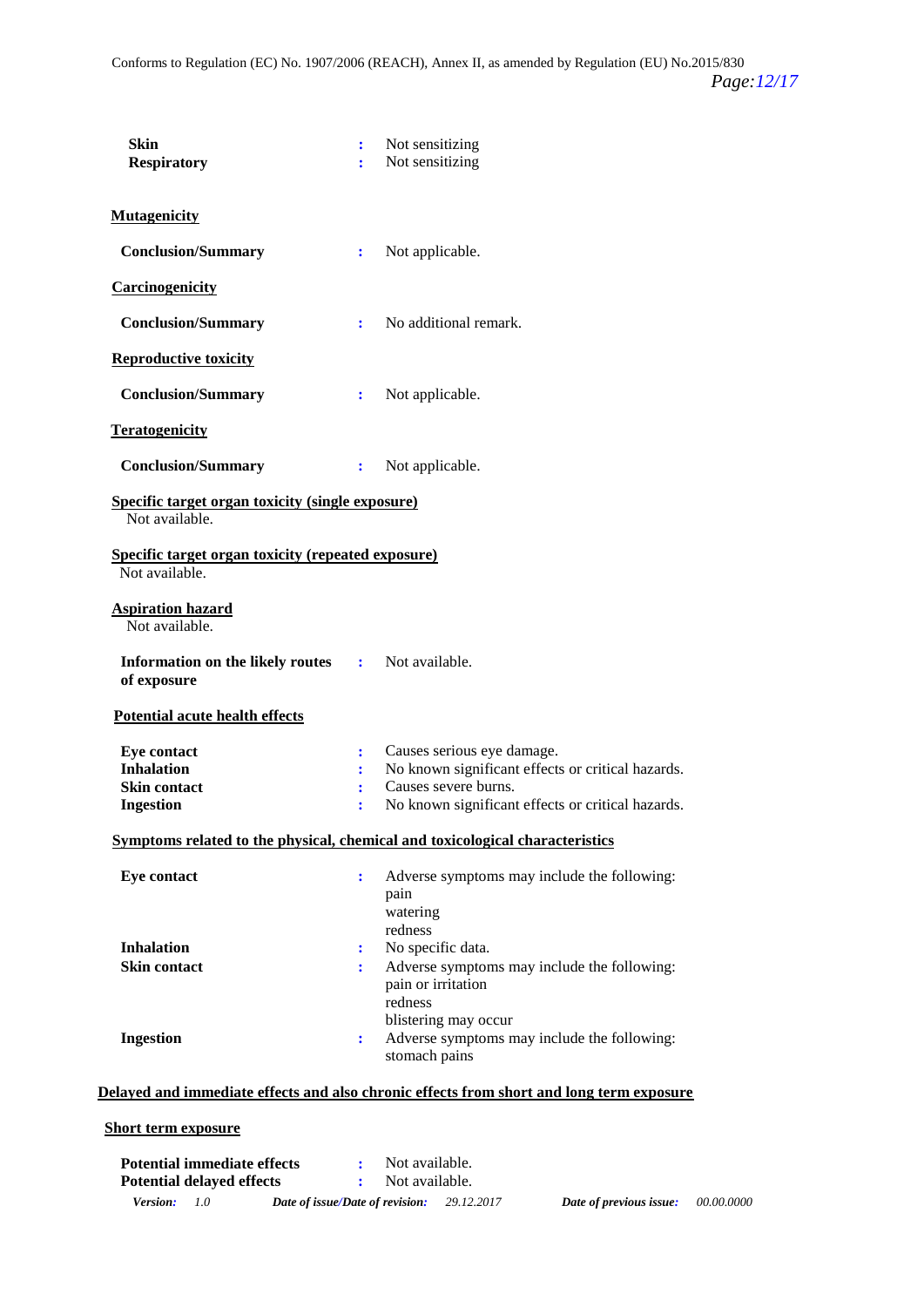#### **Long term exposure**

| <b>Potential immediate effects</b> |   | Not available.                                    |
|------------------------------------|---|---------------------------------------------------|
| <b>Potential delayed effects</b>   |   | Not available.                                    |
| Potential chronic health effects   |   |                                                   |
| <b>Conclusion/Summary</b>          | ÷ | Very low toxicity to humans or animals.           |
| <b>General</b>                     | ÷ | No known significant effects or critical hazards. |
| <b>Carcinogenicity</b>             | : | No known significant effects or critical hazards. |
| <b>Mutagenicity</b>                | ÷ | No known significant effects or critical hazards. |
| <b>Teratogenicity</b>              | ÷ | No known significant effects or critical hazards. |
| <b>Developmental effects</b>       | ÷ | No known significant effects or critical hazards. |
| <b>Fertility effects</b>           |   | No known significant effects or critical hazards. |

### **SECTION 12: Ecological information**

### **12.1 Toxicity**

| <b>Product/ingredient name</b>              | <b>Result</b>               | <b>Species</b>         | <b>Exposure</b> |
|---------------------------------------------|-----------------------------|------------------------|-----------------|
| Sodium hydroxide                            |                             |                        |                 |
|                                             | Acute LC50 196 mg/l         | Fish - Guppy           | 96 h            |
|                                             | Marine water                |                        |                 |
|                                             | Acute LC50 125 mg/l         | Fish - Western         | 96 h            |
|                                             | Fresh water                 | mosquitofish           |                 |
|                                             | Acute EC50 40.38 mg/l       | Aquatic invertebrates. | 2d              |
|                                             | Fresh water                 | Water flea             |                 |
|                                             | Acute EC50 40.38 mg/l       | Aquatic invertebrates. | 2d              |
|                                             | Fresh water                 | Water flea             |                 |
|                                             | Chronic NOEC 56 mg/l        | Fish - Guppy           | 4 d             |
|                                             | Marine water                |                        |                 |
| sodium hypochlorite, solution 95% Cl active |                             |                        |                 |
|                                             | Acute LC50 32 µg/l          | Aquatic invertebrates. | 48h             |
|                                             | Fresh water                 | Water flea             |                 |
|                                             | Acute LC50 55 µg/l          | Aquatic invertebrates. | 48h             |
|                                             | Fresh water                 | Water flea             |                 |
|                                             | Acute EC50 1.57 mg/l        | Aquatic invertebrates. | 48 h            |
|                                             | Fresh water                 | Water flea             |                 |
|                                             | Acute EC50 0.04 mg/l        | Aquatic invertebrates. | 48h             |
|                                             | Fresh water                 | Water flea             |                 |
|                                             | Acute EC50 0.17 mg/l        | Aquatic invertebrates. | 48 h            |
|                                             | Fresh water                 | Water flea             |                 |
| Domestos Extended Power Original            |                             |                        |                 |
| Remarks - Acute - Aquatic                   | Very toxic to aquatic life. |                        |                 |
| invertebrates.:                             |                             |                        |                 |

**Conclusion/Summary :** Very toxic to aquatic life.

### **12.2 Persistence and degradability**

**Conclusion/Summary :** The surfactants used in this mixture are readily biodegradable., The surfactant(s) contained in this preparation complies(comply) with the biodegradability criteria as laid down in Regulation (EC) No.648/2004 on detergents. Data to support this assertion are held at the disposal of the competent authorities of the Member States and will be made available to them, at their direct request or at the request of a detergent manufacturer.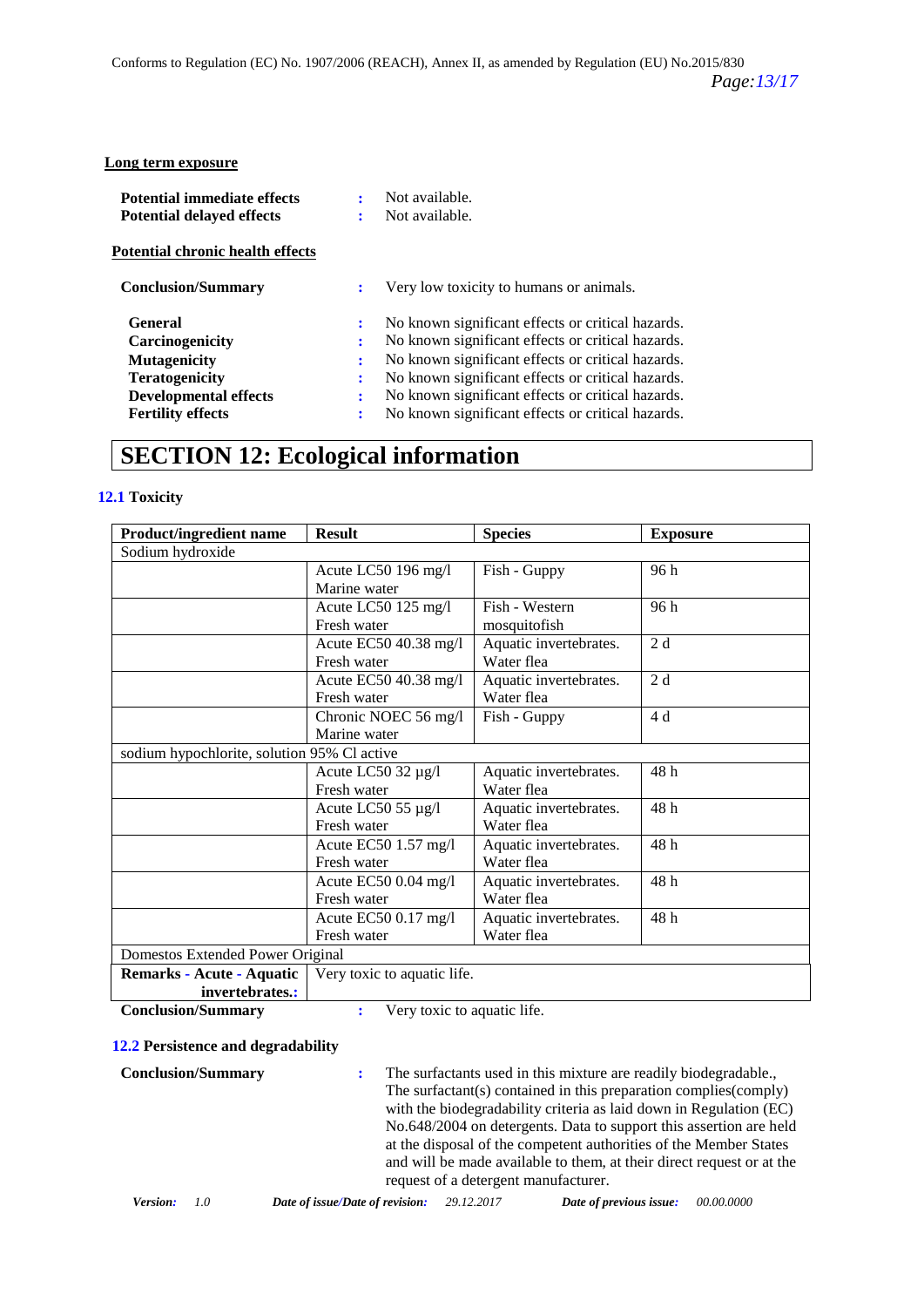| <b>Product/ingredient name</b>              | <b>Aquatic half-life</b>                                                      | <b>Photolysis</b>                                 | <b>Biodegradability</b> |
|---------------------------------------------|-------------------------------------------------------------------------------|---------------------------------------------------|-------------------------|
| sodium hypochlorite, solution 95% Cl active |                                                                               |                                                   |                         |
|                                             |                                                                               |                                                   | Readily biodegradable   |
| <b>12.3 Bioaccumulative potential</b>       | Not available.<br>$\ddot{\cdot}$                                              |                                                   |                         |
| 12.4 Mobility in soil                       |                                                                               |                                                   |                         |
| Soil/water partition coefficient<br>(KOC)   | Not available.<br>$\mathbf{r}$                                                |                                                   |                         |
| <b>Mobility</b>                             | ÷                                                                             | Mixture is highly soluble                         |                         |
| 12.5 Results of PBT and vPvB assessment     |                                                                               |                                                   |                         |
| <b>PBT</b>                                  | P: Not available.<br>$\ddot{\cdot}$<br>B: Not available.<br>T: Not available. |                                                   |                         |
| vPvB                                        | vP: Not available.<br>÷<br>vB: Not available.                                 |                                                   |                         |
| 12.6 Other adverse effects                  | ÷                                                                             | No known significant effects or critical hazards. |                         |

# **SECTION 13: Disposal considerations**

The information in this section contains generic advice and guidance. The list of Identified Uses in Section 1 should be consulted for any available use-specific information provided in the Exposure Scenario(s).

### **13.1 Waste treatment methods**

### **Product**

| <b>Methods of disposal</b><br><b>Hazardous</b> waste | $\ddot{\cdot}$<br>÷ | The generation of waste should be avoided or minimized wherever<br>possible. Disposal of this product, solutions and any by-products<br>should at all times comply with the requirements of environmental<br>protection and waste disposal legislation and any regional local<br>authority requirements. Dispose of surplus and non-recyclable<br>products via a licensed waste disposal contractor. Waste should<br>not be disposed of untreated to the sewer unless fully compliant<br>with the requirements of all authorities with jurisdiction.<br>The classification of the product may meet the criteria for a<br>hazardous waste. |
|------------------------------------------------------|---------------------|-------------------------------------------------------------------------------------------------------------------------------------------------------------------------------------------------------------------------------------------------------------------------------------------------------------------------------------------------------------------------------------------------------------------------------------------------------------------------------------------------------------------------------------------------------------------------------------------------------------------------------------------|
| <b>Packaging</b>                                     |                     |                                                                                                                                                                                                                                                                                                                                                                                                                                                                                                                                                                                                                                           |
| <b>Methods of disposal</b>                           | $\ddot{\cdot}$      | The generation of waste should be avoided or minimized wherever<br>possible. Waste packaging should be recycled. Incineration or<br>landfill should only be considered when recycling is not feasible.                                                                                                                                                                                                                                                                                                                                                                                                                                    |
| <b>Special precautions</b>                           | $\ddot{\cdot}$      | This material and its container must be disposed of in a safe way.<br>Care should be taken when handling emptied containers that have<br>not been cleaned or rinsed out. Empty containers or liners may<br>retain some product residues. Avoid dispersal of spilled material<br>and runoff and contact with soil, waterways, drains and sewers.                                                                                                                                                                                                                                                                                           |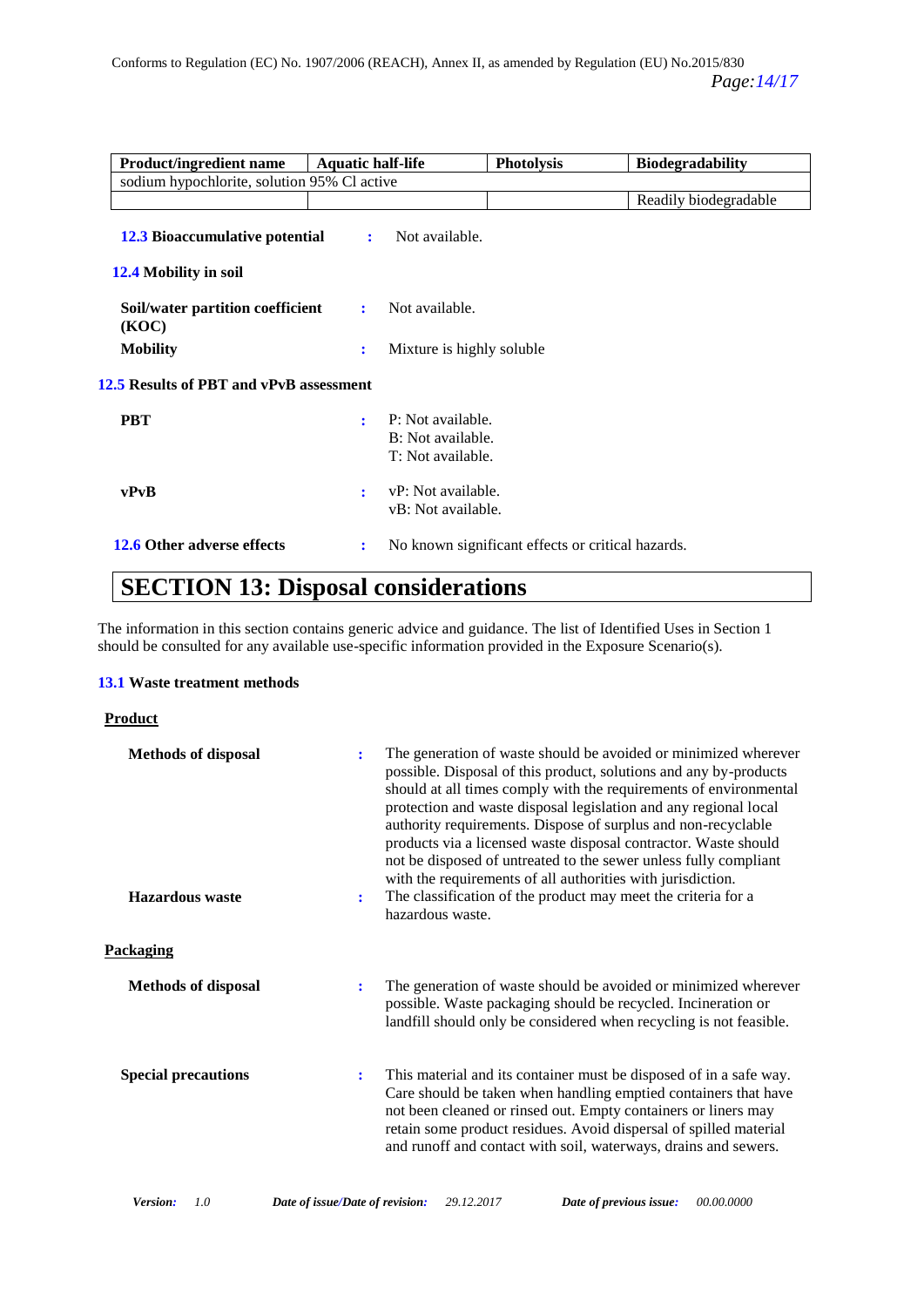|  | <b>SECTION 14: Transport information</b> |
|--|------------------------------------------|
|--|------------------------------------------|

|                      | <b>ADR/RID</b>     | <b>ADN</b>        | <b>IMDG</b>         | <b>IATA</b>         |
|----------------------|--------------------|-------------------|---------------------|---------------------|
|                      |                    |                   |                     |                     |
| 14.1 UN number       | 3266               | 3266              | 3266                | <b>ID 8000</b>      |
|                      |                    |                   |                     |                     |
| 14.2 UN proper       | <b>CORROSIVE</b>   | <b>CORROSIVE</b>  | <b>CORROSIVE</b>    | Consumer            |
|                      |                    |                   |                     |                     |
| shipping name        | LIQUID, BASIC,     | LIQUID, BASIC,    | LIQUID, BASIC,      | commodity           |
|                      | <b>INORGANIC</b>   | <b>INORGANIC</b>  | <b>INORGANIC</b>    |                     |
|                      | N.O.S.(Sodium      | N.O.S.(Sodium     | N.O.S.(Sodium       |                     |
|                      | hydroxide, Sodium  | hydroxide, Sodium | hydroxide, Sodium   |                     |
|                      | hypochlorite)      | hypochlorite)     | hypochlorite)       |                     |
|                      |                    |                   |                     |                     |
| 14.3 Transport       |                    |                   |                     |                     |
| hazard class(es)     | Class 8            | Class 8           | Class 8             | Class 9:            |
|                      |                    |                   |                     | Miscellaneous       |
|                      |                    |                   |                     | hazardous material. |
| 14.4 Packing         | III                | III               | III                 | N/A                 |
|                      |                    |                   |                     |                     |
| group                |                    |                   |                     |                     |
| 14.5.                |                    |                   | Yes.                | No.                 |
| <b>Environmental</b> |                    |                   |                     |                     |
| hazards              |                    |                   |                     |                     |
| <b>Additional</b>    | Tunnel code: $(E)$ |                   | <b>Emergency</b>    |                     |
| information          |                    |                   | schedules (EmS): F- |                     |
|                      |                    |                   | $A, S-B$            |                     |
|                      |                    |                   |                     |                     |
|                      |                    |                   |                     |                     |

**14.6 Special precautions for user :** Transport within user's premises: always transport in closed containers that are upright and secure. Ensure that persons transporting the product know what to do in the event of an accident or spillage.'

**14.7 Transport in bulk according to Annex II of MARPOL 73/78 and the IBC Code**

Not available.

### **SECTION 15: Regulatory information**

**15.1 Safety, health and environmental regulations/legislation specific for the substance or mixture**

 **EU Regulation (EC) No. 1907/2006 (REACH) Annex XIV - List of substances subject to authorization Annex XIV:** None of the components are listed.

 **Substances of very high concern:** None of the components are listed.

### **Other EU regulations**

| <b>Europe inventory</b>         | ÷ | Not determined. |
|---------------------------------|---|-----------------|
| Integrated pollution prevention | ÷ | Not listed      |
| and control list (IPPC) - Air   |   |                 |
| Integrated pollution prevention |   | Not listed      |
| and control list (IPPC) - Water |   |                 |
| <b>Aerosol dispensers</b>       | ÷ | Not applicable. |
|                                 |   |                 |
| <b>Seveso III Directive</b>     |   |                 |
|                                 |   |                 |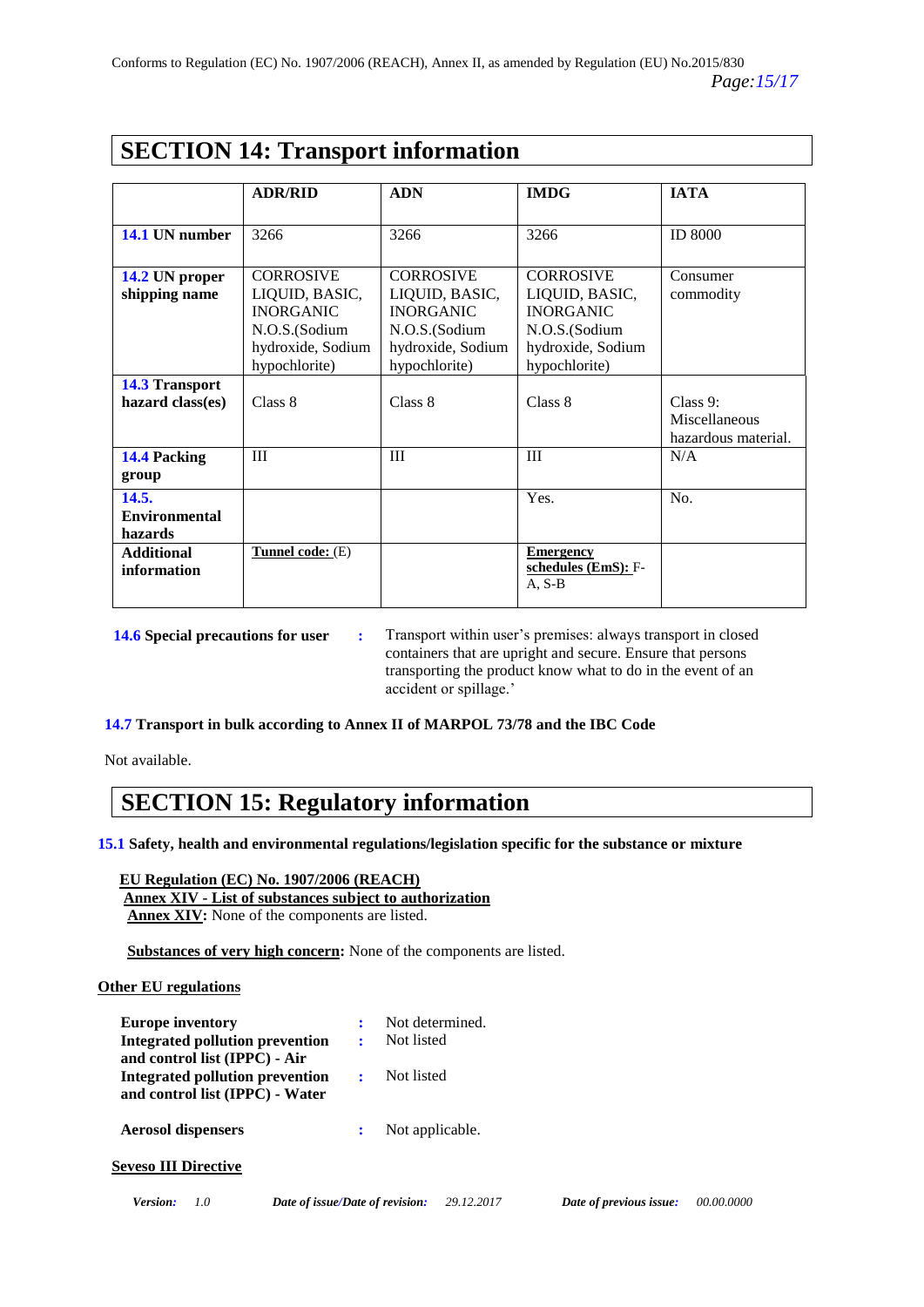| active chlorine                                                          |                | Mixtures of sodium hypochlorite classified as Aquatic Acute Category 1 (H400) containing less than 5% |
|--------------------------------------------------------------------------|----------------|-------------------------------------------------------------------------------------------------------|
| National regulations<br><b>Remark</b>                                    | ÷              | No additional remark.                                                                                 |
| <b>International regulations</b>                                         |                |                                                                                                       |
| <b>Chemical Weapons Convention</b><br>List Schedule I Chemicals          | $\mathbf{r}$   | Not listed                                                                                            |
| <b>Chemical Weapons Convention</b><br><b>List Schedule II Chemicals</b>  | $\ddot{\cdot}$ | Not listed                                                                                            |
| <b>Chemical Weapons Convention</b><br><b>List Schedule III Chemicals</b> | ÷              | Not listed                                                                                            |
| <b>15.2 Chemical Safety Assessment</b>                                   | $\ddot{\cdot}$ | This product contains substances for which Chemical Safety<br>Assessments are still required.         |

# **SECTION 16: Other information**

 **Danger criteria Category**

| Abbreviations and acronyms | $\mathbf{r}$ | $ATE = Acute Toxicity Estimate$<br>$AISE = Association Internationale$ de la Savonnerie, de la<br>Détergence et des Produits d'Entretien, International Association<br>for Soaps, Detergents and Maintenance Products'<br>$CLP = Classification, Labelling and Packaging Regulation$<br>[Regulation (EC) No. 1272/2008]<br>$DNEL = Derived No Effect Level$<br>$DMEL = Derived \text{ Minimal Effect Level}$<br>$EUH$ statement = $CLP$ -specific Hazard statement<br>$PBT =$ Persistent, Bioaccumulative and Toxic |
|----------------------------|--------------|---------------------------------------------------------------------------------------------------------------------------------------------------------------------------------------------------------------------------------------------------------------------------------------------------------------------------------------------------------------------------------------------------------------------------------------------------------------------------------------------------------------------|
|                            |              | $PNEC = Predicted No Effect Concentration$                                                                                                                                                                                                                                                                                                                                                                                                                                                                          |
|                            |              | $RRN = REACH$ Registration Number<br>$vPvB = Very$ Persistent and Very Bioaccumulative                                                                                                                                                                                                                                                                                                                                                                                                                              |

### **Procedure used to derive the classification according to Regulation (EC) No. 1272/2008 [CLP/GHS]**

| <b>Classification</b>                                | <b>Justification</b>                                                                                                                                                                                                                                                                                                                                                                      |
|------------------------------------------------------|-------------------------------------------------------------------------------------------------------------------------------------------------------------------------------------------------------------------------------------------------------------------------------------------------------------------------------------------------------------------------------------------|
| Met. Corr. 1, H290                                   | On basis of test data                                                                                                                                                                                                                                                                                                                                                                     |
| Skin Corr./Irrit. 1, H314                            | On basis of test data                                                                                                                                                                                                                                                                                                                                                                     |
| Aquatic Acute 1, H400                                | Calculation method                                                                                                                                                                                                                                                                                                                                                                        |
| Full text of abbreviated H<br>÷<br><b>statements</b> | H <sub>290</sub> May be corrosive to metals.<br>H302. Harmful if swallowed.<br>H314 Causes severe skin burns and eye damage.<br>H315 Causes skin irritation.<br>H318 Causes serious eye damage.<br>H400 Very toxic to aquatic life.<br>H411 Toxic to aquatic life with long lasting effects.<br>H319 Causes serious eye irritation.                                                       |
| <b>Full text of classifications</b><br>[CLP/GHS]     | <b>EUH031</b> Contact with acids liberates toxic gas.<br>Met. Corr. 1, H290: CORROSIVE TO METALS - Category 1<br>Acute Tox. 4, H302: ACUTE TOXICITY: oral - Category 4<br>Skin Corr./Irrit. 1, H314: SKIN CORROSION/IRRITATION - Category 1<br>Skin Corr./Irrit. 1A, H314: SKIN CORROSION/IRRITATION - Category 1A<br>Skin Corr./Irrit. 1B, H314: SKIN CORROSION/IRRITATION - Category 1B |
| Version:<br>10<br>Date of issue/Date of revision:    | 29.12.2017<br>00.00.0000<br>Date of previous issue:                                                                                                                                                                                                                                                                                                                                       |